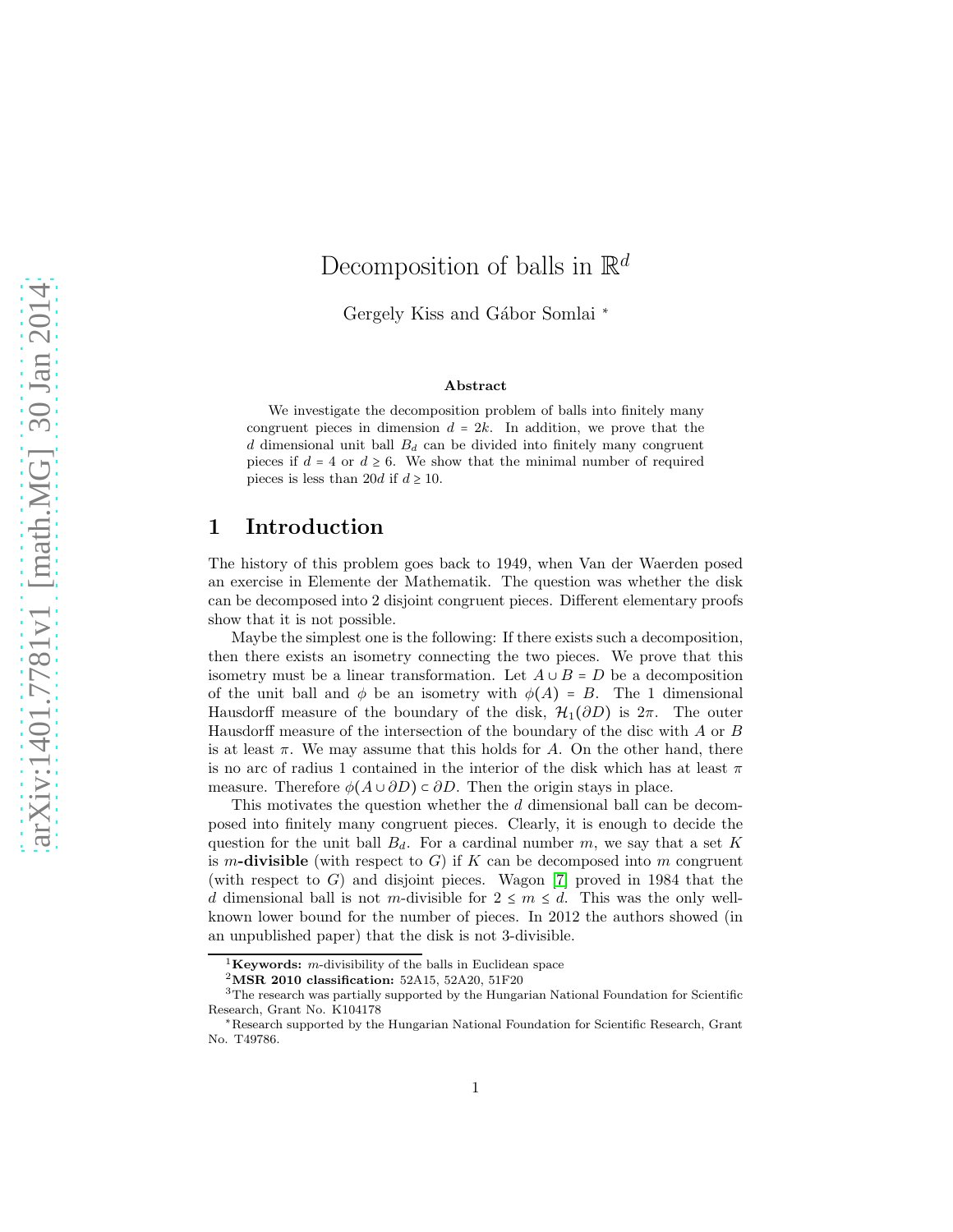In 2007, Richter [\[5\]](#page-26-1) showed that a typical convex body  $D$  is not m-divisible for any finite m. Every decomposition can be described by a set A and a set of isometries  $\phi_0 = id, \phi_1, \dots, \phi_n$ , where  $D = \coprod_{i=0}^n \phi_i(A)$ . He proved that if  $\mathcal{H}_{d-1}(\phi_i^{-1}(\partial D) \cap \phi_j^{-1}(\partial D)) = 0$  for every  $i \neq j$ , then D cannot be decomposed by these isometries. This guarantees that every element of a residual subset of the space of convex bodies (endowed with Hausdorff metric) is not  $m$ -divisible for any  $m \geq 2$ . However, for every d, the d dimensional ball  $B_d$  is not in this class, see [\[5\]](#page-26-1). In 2010, Laczkovich and the first author proved [\[2\]](#page-26-2) that the 3 dimensional ball is m-divisible for any  $m \geq 22$ .

In this paper we prove that the  $d = 2k$  dimensional ball can be decomposed into finitely many congruent pieces:

<span id="page-1-0"></span>Theorem 1.1. The 2s dimensional ball (either open or closed) is m-divisible for every  $m \geq 4(2s+1) + 2$  if  $s \geq 2$  and  $s \neq 3$ .

The original proof was formulated for the four dimensional unit ball. The construction of the proof is a natural generalization of it for higher dimensional cases. As a special case of Theorem [1.1](#page-1-0) we get:

<span id="page-1-1"></span>Theorem 1.2. The 4 dimensional ball (either open or closed) is m-divisible for every  $m \geq 22$ .

Using Theorem [1.1](#page-1-0) and the fact that the 3 dimensional ball can be decomposed into finitely many pieces (see [\[2\]](#page-26-2)), we prove the following:

<span id="page-1-2"></span>**Theorem 1.3.** The d-dimensional ball  $B_d$  can be decomposed into finitely many pieces for  $d \geq 6$  and  $d = 3, 4$ .

Furthermore, we show that the minimal number of pieces in our construction grows linearly with the dimension. According to [\[7\]](#page-26-0) this is the best in the sense that there is a linear lower bound  $d+1$  for the number of pieces which is needed for a decomposition.

<span id="page-1-3"></span>**Theorem 1.4.** Let  $d \geq 10$  and  $\tau(B_d)$  denote the minimal number of required pieces for a decomposition of the ball  $B_d$ . Then

$$
d < \tau(B_d) < 20 \cdot d.
$$

This result improves the upper bound given by the construction for the 3kdimensional ball in [\[2\]](#page-26-2).

Our paper is organized as follows. In Section [2](#page-2-0) we introduce the notation that we will use throughout the paper. In Section [3](#page-2-1) we collect facts about a subgroup of the 4 dimensional special orthogonal group. In Section [4](#page-7-0) we define a rational parametrization of special orthogonal matrices in dimensional d. Section [5](#page-8-0) is devoted to the main lemma of the paper giving sufficient properties for the existence of decomposition of infinite graphs. In Section [6](#page-17-0) and [7](#page-21-0) we apply it for graphs defined by isometries. In Section [6](#page-17-0) we complete the proof of Theorem [1.2](#page-1-1) and Theorem [1.1.](#page-1-0) Finally, in Section [7](#page-21-0) we handle the odd dimensional cases to prove Theorem [1.3](#page-1-2) and we collect all the information given in the paper on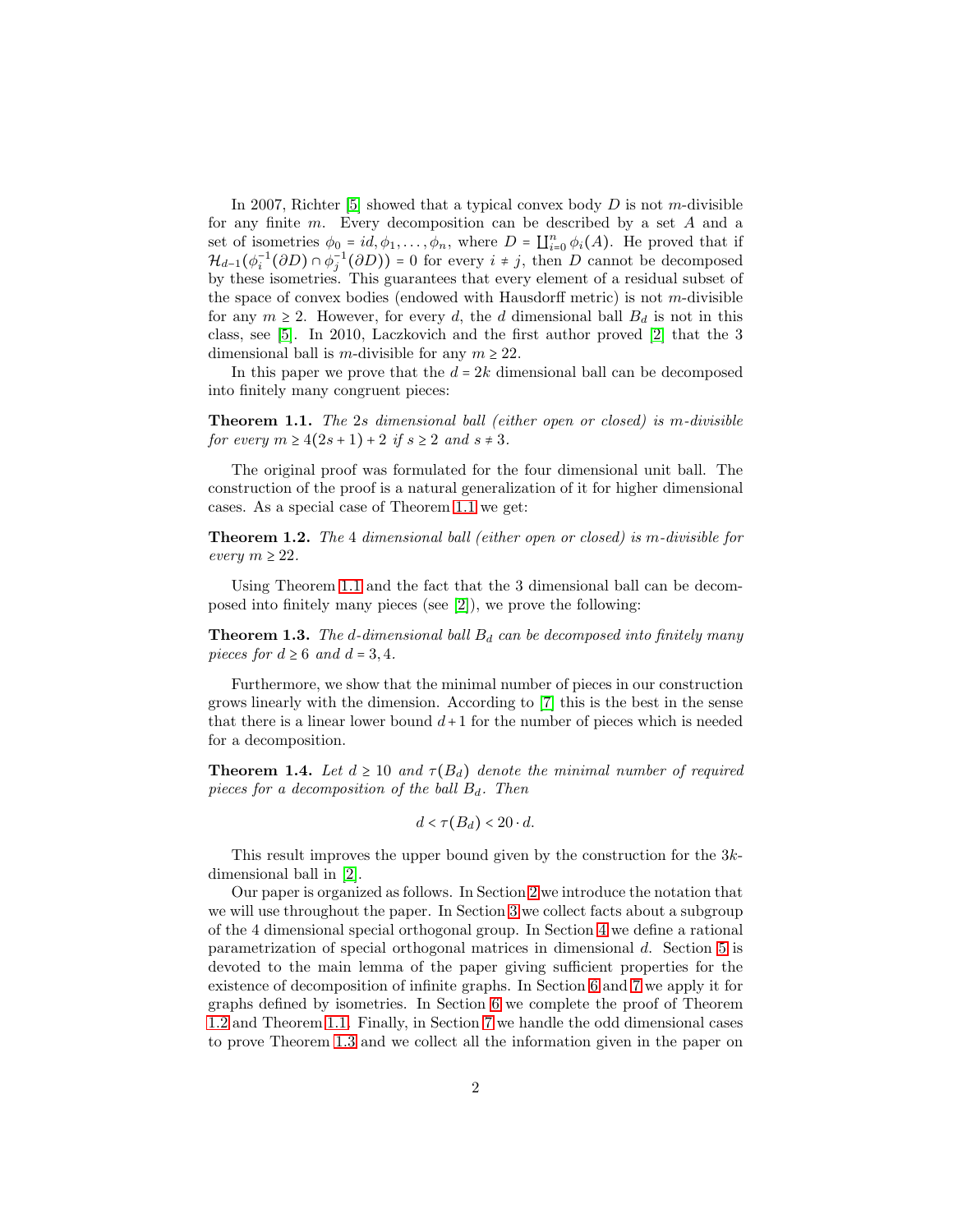the number of required pieces for a decompositions to prove Theorem [1.4.](#page-1-3) In Section [8](#page-25-0) we summarize the results and open questions on the decomposition of balls.

## <span id="page-2-0"></span>2 Notation

For a possible directed graph  $\Gamma$  we denote by  $V(\Gamma)$  and  $E(\Gamma)$  the set of vertices and edges, respectively. If there is an edge  $e$  from  $U$  to  $V$ , then we say that U is the tail and V is the head of e and we denote them by  $T(e)$  and  $H(e)$ , respectively. We call a sequence of vertices  $V_1, V_2, \ldots, V_n$  a path if for every  $1 \leq i \leq n-1$  there is an edge from  $V_i$  to  $V_{i+1}$  and a path  $V_1, V_2, \ldots, V_n$  is a cycle if  $V_i$  ≠  $V_j$  if  $1 \le i < j \le n-1$  and  $V_1 = V_n$ . We denote by  $(P,Q)$  a path from P to Q. We will also use this notation for graphs, where there are more than one paths connecting  $P$  and  $Q$  if it is clear which path we consider.

We denote by  $e$  the identity element of a group. Let  $G$  be a group generated by the elements of the set  $S = \{w_{\alpha} \mid \alpha \in I\}$ , where  $S = S^{-1}$ . Every element W of the group  $G$  can be written (not necessarily uniquely) as a word of the generators so W is of the form  $w_1w_2 \ldots w_n$ , where  $w_i \in S$  for every  $1 \le i \le n$ . As a later terminology, we say that the word W starts with  $w_1$  and ends with  $w_n$ . Moreover the i'th letter  $w_i$  of the word W will be denoted by  $W[i]$  and we use the notation  $W[-1]$  for the last letter of W. If W is the empty word, then let  $W[i] = e$ . We denote by  $\lg(W)$  the length n of the reduced word W. However, we will use linear transformations of  $\mathbb{R}^d$  as the letters of a word W and we use the convention that linear transformations acts from the left on the elements of  $\mathbb{R}^d$ . We also say that a word  $W = w_1w_2, \ldots, w_k$  has a shorter conjugate if  $W[1]^{-1} = W[-1].$ 

The special orthogonal group  $SO(n,\mathbb{R})$  will be shortly denoted by  $SO(n)$ and we denote by  $Iso(n)$  the isometry group of the n dimensional Euclidean space. In this paper, by m-divisibility we mean  $m$ -divisibility with respect to  $Iso(n).$ 

Let  $p(x) = a_n x^n + \dots + a_0$  be a polynomial. Let  $deg(p)$  denote the degree n of the polynomial p and we denote by  $LC(p)$  the leading coefficient  $a_n$  of p.

## <span id="page-2-1"></span>3 Lemmas on a subgroup of  $SO(4)$

In this section, for sake of completeness, we prove more than it would be necessary to prove Theorem [1.2.](#page-1-1)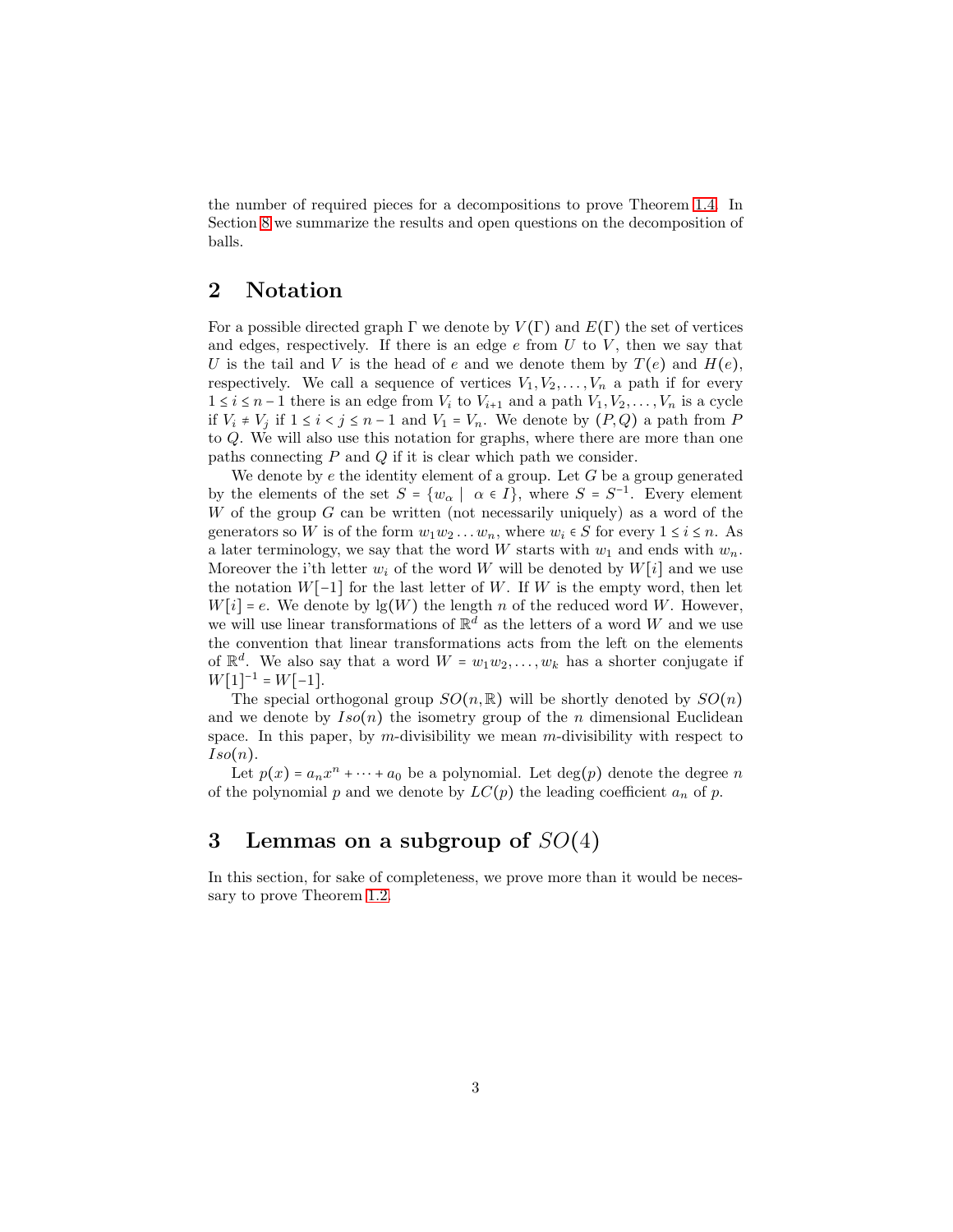<span id="page-3-0"></span>**Lemma 3.1.** Let A and B be the rotations in  $SO(4)$  given by the matrices

$$
A = \begin{pmatrix} \cos \theta & -\sin \theta & 0 & 0 \\ \sin \theta & \cos \theta & 0 & 0 \\ 0 & 0 & \cos \theta & -\sin \theta \\ 0 & 0 & \sin \theta & \cos \theta \end{pmatrix} and
$$

$$
B = \begin{pmatrix} \cos \theta & 0 & 0 & -\sin \theta \\ 0 & \cos \theta & -\sin \theta & 0 \\ 0 & \sin \theta & \cos \theta & 0 \\ \sin \theta & 0 & 0 & \cos \theta \end{pmatrix},
$$

respectively, where  $\cos\theta$  is transcendental. We denote by K the group generated by A and B. Then every element  $U \neq 1 \in K$  has exactly one fix point, which is the origin.

**Proof.** The proof can be found in [\[8,](#page-26-3) Theorem 6.3].  $\Box$ 

**Observation 3.2.** It is easy to see from Lemma [3.1](#page-3-0) that  $K$  is a free group so every element of  $K$  can be written uniquely as the product of the matrices  $A, A^{-1}, B, B^{-1}$ . This gives that the length of  $M = A^{m_1}B^{n_1} \cdots A^{m_l}B^{n_l} \in K$  is  $\lg(M) = \sum_{i=1}^{l} |m_i| + |n_i|$  if M is defined by a reduced word.

Definition 3.3. 1. We define the set

$$
\mathcal{M}=\left\{\begin{pmatrix}a&-b&-c&-d\\b&a&-d&c\\c&d&a&-b\\d&-c&b&a\end{pmatrix}: a,b,c,d\in\mathbb{R}\right\}
$$

It is easy to verify that  $M$  is an algebra over  $\mathbb{R}$ .

2. Let

$$
\mathcal{M}_1 = \{ M \in \mathcal{M} : det(M) = 1 \}.
$$

Clearly,  $\mathcal{M}_1$  is a subgroup of the orthogonal group  $O(n)$ .

3. Similarly, let  $\mathcal{M}(\theta)$  denote the set of matrices of the form

$$
\begin{pmatrix}\np(\cos\theta) & -\sin\theta & q(\cos\theta) & -r(\cos\theta) & -\sin\theta & s(\cos\theta) \\
\sin\theta & q(\cos\theta) & p(\cos\theta) & -\sin\theta & s(\cos\theta) & r(\cos\theta) \\
r(\cos\theta) & \sin\theta & s(\cos\theta) & p(\cos\theta) & -\sin\theta & q(\cos\theta) \\
\sin\theta & s(\cos\theta) & -r(\cos\theta) & \sin\theta & q(\cos\theta) & p(\cos\theta)\n\end{pmatrix},
$$

where  $p, q, r, s \in \mathbb{Q}[x]$ . Such an element of  $\mathcal{M}(\theta)$  is determined by the polynomials  $p, q, r, s$  and will be denoted by  $M_{\theta}(p,q,r,s)$ .

4. Let 
$$
\mathcal{M}_1(\theta) = \{ M \in \mathcal{M}(\theta) : \det M = 1 \}.
$$

**Observation 3.4.** Let  $U$  be an element of  $K$ , where  $K$  is defined in Lemma [3.1.](#page-3-0) Then  $U \in \mathcal{M}_1(\theta)$ .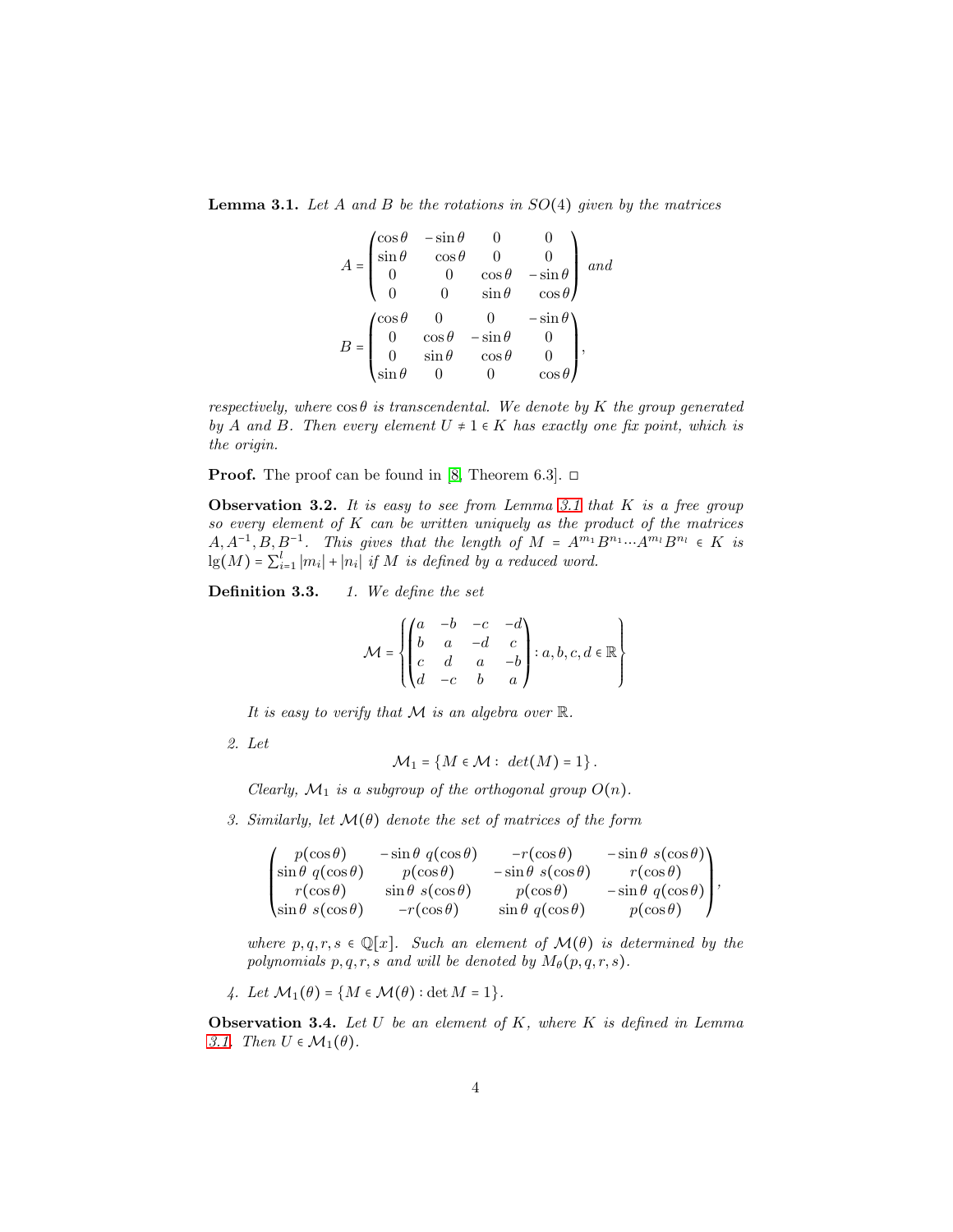For further results we need to describe the degree and leading coefficient of the polynomials  $p, q, r, s$  for  $M_{\theta}(p, q, r, s) \in \mathcal{M}(\theta)$ .

- **Definition 3.5.** 1. For a pair of polynomials  $p_1$ ,  $p_2$  we write  $p_1(\cos(\theta))$  =  $p_2(\cos(\theta))$  and  $\sin(\theta)p_1(\cos(\theta)) \doteq \sin(\theta)p_2(\cos(\theta))$  if  $\deg(p_1) = \deg(p_2)$ and  $LC(p_1) = LC(p_2)$ .
	- 2. For a pair of matrices  $M_1, M_2 \in \mathcal{M}(\theta)$  we write  $M_1 \doteq M_2$  if and only if  $(M_1)_{i,j} \doteq (M_2)_{i,j}$  for every  $i, j \in \{1, ..., 4\}.$

We define the degree of a matrix in  $M(\theta)$ .

<span id="page-4-4"></span>**Definition 3.6.** Let  $M = M_{\theta}(p,q,r,s)$ . We denote by deg(M) the maximum of  $deg(p), deg(q) + 1, deg(r), deg(s) + 1.$ 

It is easy to see that if  $M, N \in \mathcal{M}(\theta)$  and  $M \doteq N$ , then  $\deg(M) = \deg(N)$ .

- **Observation 3.7.** (a) It is easy to see that for  $p(x) = a_n x^n + a_{n-1} x^{n-1} +$ ... +  $a_0$  we have  $p(\cos \theta) \doteq a_n(\cos \theta)^n$ . We also have  $\sin \theta p(\cos \theta) \doteq$  $a_n \sin \theta (\cos \theta)^n$ .
- (b) Let  $p_1$ ,  $p_2$ ,  $q_1$  and  $q_2$  polynomials in  $\mathbb{Z}[x]$ . If  $p_1 \doteq q_1$  and  $p_2 \doteq q_2$ , then  $p_1p_2 \doteq q_1q_2$ .
- (c) Let us assume again that  $p_1 \doteq q_1$  and  $p_2 \doteq q_2$ . If  $\max{\{\deg(p_1), \deg(p_2)\}}$  $deg(p_1+p_2)$ , then max  $\{deg(q_1), deg(q_2)\} = deg(q_1+q_2)$  and  $p_1+p_2 = q_1+q_2$ .
- <span id="page-4-5"></span>(d) If  $deg(p_1) > deg(p_2)$ , then  $p_1 + p_2 \doteq p_1$ .

<span id="page-4-0"></span>**Lemma 3.8.** Let  $U \in K$  be of the form  $A^{m_1}B^{n_1} \cdots A^{m_t}B^{n_t}$ , where A and B are given in Lemma [3.1.](#page-3-0) Let  $\sigma$  denote the length of U.

- <span id="page-4-2"></span>(a)  $(Case U = A^{m_1} B^{n_1} ... A^{m_t} B^{n_t})$ If  $m_i, n_i$  are nonzero integers for  $1 \le i \le t$ , then  $U \in \mathcal{M}(\theta)$ , where  $\deg(p)$  =  $deg(r) = deg(q) + 1 = deg(s) + 1 = σ.$  We also have  $|LC(p)| = |LC(q)| =$  $|LC(r)| = |LC(s)| = 2^{\sigma - t - 1}.$
- <span id="page-4-1"></span>(b)  $(Case U = A^{m_1} B^{n_1} ... A^{m_t})$ If  $m_i, n_i, m_t$  are nonzero integers for  $1 \le i \le t-1$  and  $n_t = 0$ , then one of the following two cases holds:
	- i deg(p) = deg(q) + 1 =  $\sigma$  with  $|LC(p)| = |LC(q)| = 2^{\sigma t 2}$ and max $(\deg(r), \deg(s) + 1) < \sigma$ .
	- ii deg(r) = deg(s) + 1 =  $\sigma$  with  $|LC(r)| = |LC(s)| = 2^{\sigma t 2}$ and  $\max(\deg(p), \deg(q) + 1) < \sigma$ .
- <span id="page-4-3"></span>(c)  $(Case U = B<sup>n<sub>1</sub></sup>...A<sup>m<sub>t</sub></sup> B<sup>n<sub>t</sub></sup>$ , similarly) If  $n_1, m_i, n_i$  are nonzero integers for every  $2 \leq i \leq t$  and  $m_1 = 0$ , then one of the following two cases holds: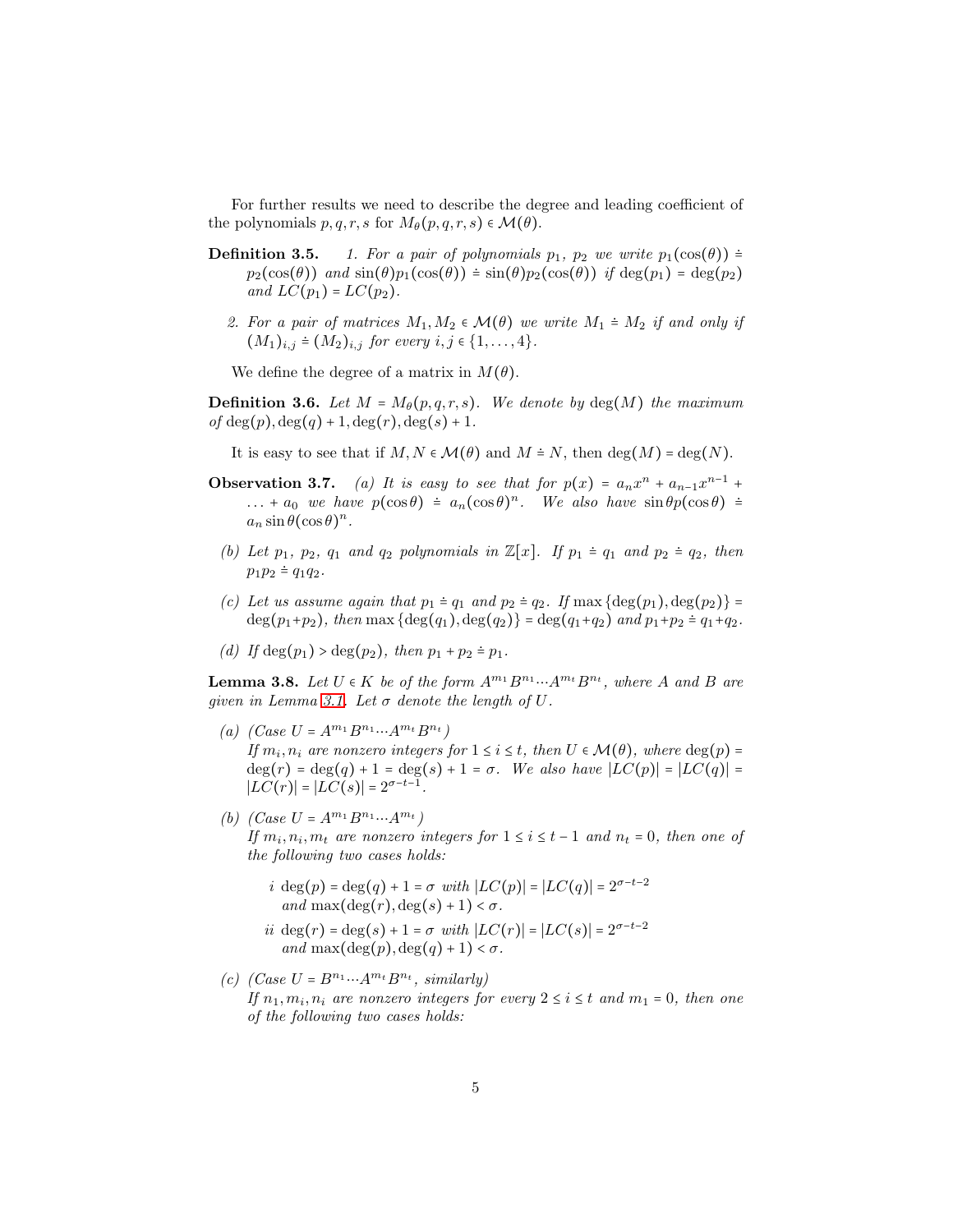i deg(p) = deg(s) + 1 =  $\sigma$  with  $|LC(P)| = |LC(S)| = 2^{\sigma - t - 2}$ and max $(\deg(r), \deg(q) + 1) < \sigma$ .

$$
\begin{aligned} ii\ \deg(q)+1&=\deg(r)=\sigma\ with\ |LC(q)|=|LC(r)|=2^{\sigma-t-2}\\ and\ \max(\deg(p),\deg(s)+1)&<\sigma. \end{aligned}
$$

#### Proof.

(a) We claim that

<span id="page-5-0"></span>
$$
U \doteq 2^{\sigma - t - 1} \cos^{\sigma - 1} \theta \begin{pmatrix} \xi \cos \theta & -\mu \sin \theta & -\zeta \cos \theta & -\nu \sin \theta \\ \mu \sin \theta & \xi \cos \theta & -\nu \sin \theta & \zeta \cos \theta \\ \zeta \cos \theta & \nu \sin \theta & \xi \cos \theta & -\mu \sin \theta \\ \nu \sin \theta & -\zeta \cos \theta & \mu \sin \theta & \xi \cos \theta \end{pmatrix} (1)
$$

for some  $\xi, \mu, \zeta, \nu = \pm 1$  with  $\mu\nu = \zeta \xi$ . The proof of this fact can be found in Wagon [\[8,](#page-26-3) page 55].

(b) We write  $U = U'A^{m_t}$ , where  $U' = A^{m_1}B^{n_1} \cdots A^{m_{t-1}}B^{n_{t-1}}$ . Equation [\(1\)](#page-5-0) shows that

$$
U' \doteq 2^{\sigma' - t - 2} \cos^{\sigma' - 1} \theta \begin{pmatrix} \xi' \cos \theta & - \mu' \sin \theta & -\zeta' \cos \theta & - \nu' \sin \theta \\ \mu' \sin \theta & \xi' \cos \theta & - \nu' \sin \theta & \zeta' \cos \theta \\ \zeta' \cos \theta & \nu' \sin \theta & \xi' \cos \theta & - \mu' \sin \theta \\ \nu' \sin \theta & -\zeta' \cos \theta & \mu' \sin \theta & \xi' \cos \theta \end{pmatrix},
$$

where  $\sigma' = |m_1| + |n_1| + \cdots + |m_{t-1}| + |n_{t-1}|$ . Using the fact that  $\mu' \nu' = \zeta' \xi'$ and  $|\mu'| = |\psi'| = |\xi'| = |\xi'|$  we get that exactly one of the two sums  $\xi' + \mu'$ and  $\zeta' - \nu'$  is 0 and the absolute value of the other is 2.

It is easy to show that

$$
A^{m_t} = \begin{pmatrix} \cos(m_t \theta) & -\sin(m_t \theta) & 0 & 0 \\ \sin(m_t \theta) & \cos(m_t \theta) & 0 & 0 \\ 0 & 0 & \cos(m_t \theta) & -\sin(m_t \theta) \\ 0 & 0 & \sin(m_t \theta) & \cos(m_t \theta) \end{pmatrix}
$$

$$
\approx 2^{m_t - 1} \cos^{m_t - 1} \theta \begin{pmatrix} \cos \theta & -\sin \theta & 0 & 0 \\ \sin \theta & \cos \theta & 0 & 0 \\ 0 & 0 & \cos \theta & -\sin \theta \\ 0 & 0 & \sin \theta & \cos \theta \end{pmatrix},
$$

using well known facts about Chebyshev polynomials. We define the matrix M and N by  $U' = (2^{\sigma'-t-2} \cos^{\sigma'-1} \theta) \cdot M$  and  $A^{m_t} =$  $(2^{m_t-1}\cos^{m_t-1}\theta)\cdot N$ . Using the fact  $\sin^2\theta = 1 - \cos^2\theta$ , we get that the first row of  $M \cdot N$ , which is denoted by  $(M \cdot N)_1$ ., is the following

$$
(M \cdot N)_1 = ((\xi' + \mu')\cos^2\theta, -(\xi' + \mu')\sin\theta \cdot \cos\theta, -(\zeta' - \nu')\cos^2\theta, (\zeta' - \nu')\sin\theta \cdot \cos\theta).
$$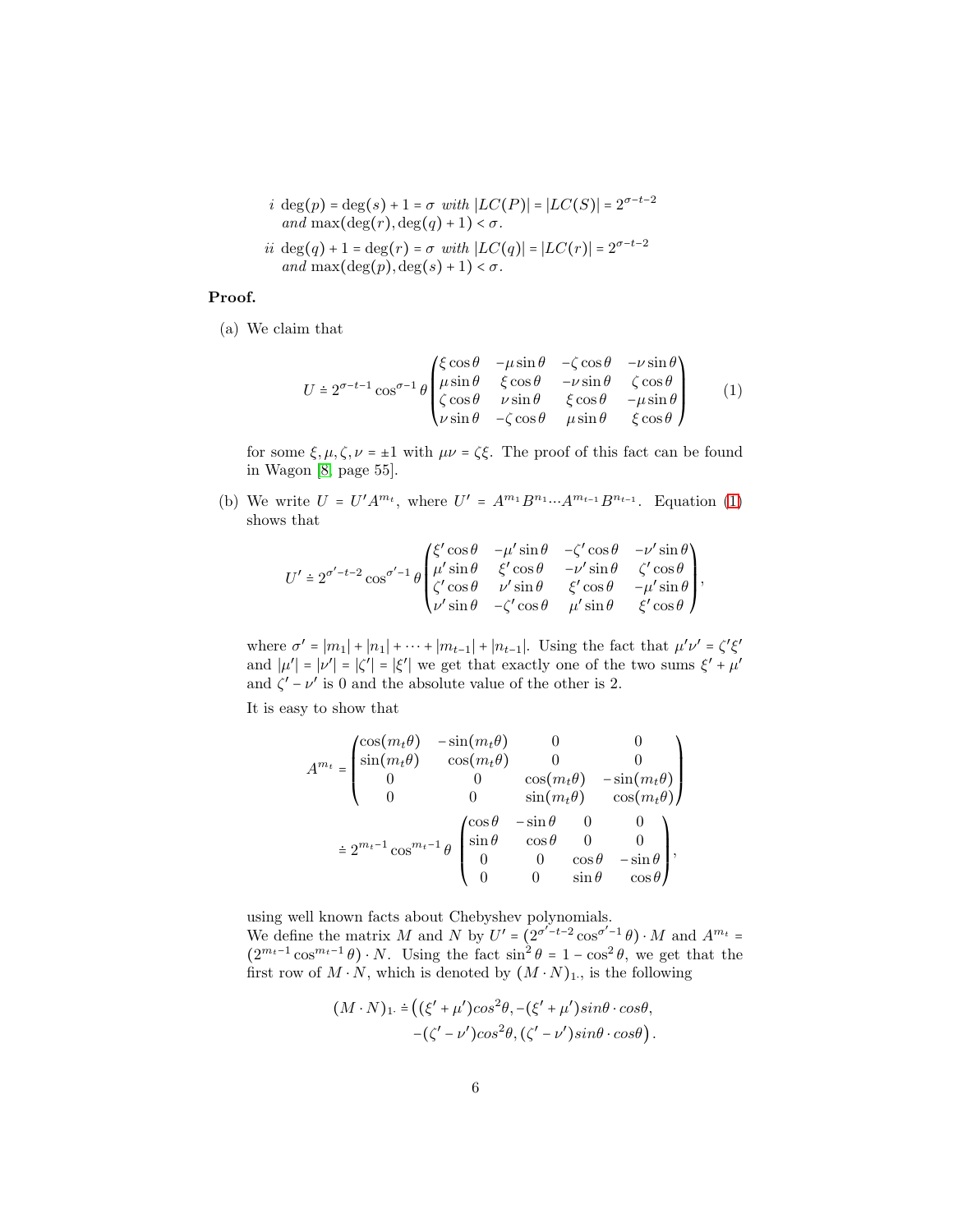Thus either the first two or the second two coordinates vanishes. Easy calculation shows that in the other two coordinates of  $U' A^{m_t}$  have degree  $(\sigma' - 1) + (m_t - 1) + 2 = \sigma$  and  $\sigma - 1$ , respectively. The absolute value of the leading coefficients are the same  $(2^{m_t-1}2^{\sigma'-t-2} \cdot 2 = 2^{\sigma-2})$ .

(c) Similar calculation shows the statement.

 $\Box$ 

<span id="page-6-2"></span>**Lemma 3.9.** Let U and  $\sigma$  be as in Lemma [3.8](#page-4-0) [\(b\).](#page-4-1) We claim that  $m_1m_t > 0$  if and only if

$$
\deg(p) = \deg(q) + 1 \ and \ \max(\deg(r), \deg(s) + 1) < \deg(p).
$$

**Proof.** If  $M = M_\theta(p, q, r, s) \in \mathcal{M}(\theta)$ , then  $tr(M) = 4p(\cos(\theta))$ . Conjugating by  $A^{m_t}$  we get

$$
tr(M) = tr(A^{m_1}B^{n_1} \cdots B^{m_{t-1}} A^{m_t}) = tr(A^{m_1 + m_t}B^{n_1} \cdots B^{m_{t-1}}).
$$

Clearly, the sum of the absolute value of the exponents  $\sigma' = |m_1 + m_t| + |n_1| +$ ... +  $|m_{t-1}|$  is smaller than  $\sigma - 1$  if  $m_1 m_t < 0$  and  $\sigma' = \sigma$  if  $m_1 m_t > 0$ . By Lemma [3.8](#page-4-0) [\(a\)](#page-4-2) we have  $\deg(p) = \sigma' < \sigma - 1$  if  $m_1 m_t < 0$  and  $\deg(p) = \sigma' = \sigma$  if  $m_1 m_t > 0$ . Finally, one can identify the two cases of Lemma [3.8](#page-4-0) [\(b\),](#page-4-1) finishes the proof.  $\Box$ 

**Remark 3.10.** 1. The analogue statement is true for U and  $\sigma$  in Lemma [3.8](#page-4-0) [\(c\)](#page-4-3) and for  $n_1, n_t$  instead of  $m_1, m_t$ . Therefore, for a matrix

 $M \in \mathcal{M}(\theta)$ 

 $deg(M)$ , which is defined in Definition [3.6,](#page-4-4) is taken in the diagonal if and only if M does not have a shorter conjugate.

2. Now we can easily calculate the degree of the polynomials in the main diagonal of the word U which equals to

 $\min \{lg(U') | U' \in K, U \text{ and } U'$  are conjugate $\}.$ 

It is easy to see that every element  $M$  of the group generated by  $A$  and  $B$ we have  $\lg(M) = \sigma = \deg(M)$ .

<span id="page-6-1"></span>**Lemma 3.11.** Suppose that  $M \in \mathcal{M}$  and  $tr(M) = 4p \neq 1$ . Then  $M + M^T = 2pI$ is a scalar matrix and  $(I - M)^{-1} = \frac{1}{2-2p}(I - M^T)$ .

**Proof.** Clearly,  $M + M^T = 2pI$  and

$$
(I - M)(I - MT) = I - M - MT + MMT = I - 2pI + I = (2 - 2p)I
$$

since M is an orthogonal matrix. Technically, we need the following as well:

<span id="page-6-0"></span>**Lemma 3.12.** Suppose that for  $M \in \mathbb{R}^{d \times d}$ , the matrix  $I - M$  is invertible, then the entries of  $(I - M)^{-1}$  are rational functions of the entries of M.

Proof. Obvious, using Cramer's rule.

 $\Box$ 

 $\Box$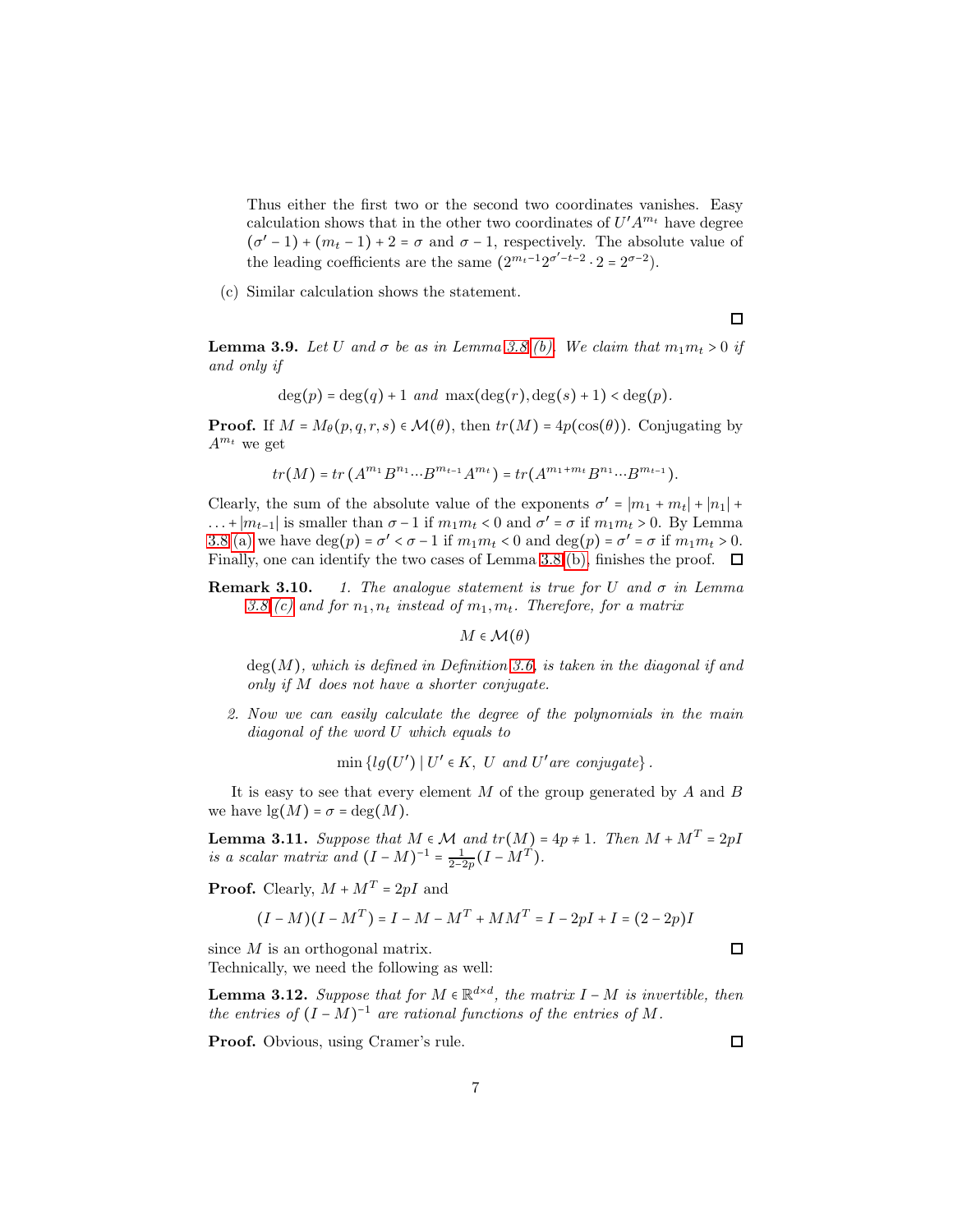### <span id="page-7-0"></span>4 Algebraic independence

It was proved in [\[2,](#page-26-2) p. 5-6.] that there exists a rational parametrization  $\alpha_d$ :  $\Omega \to SO(d)$ , where  $\Omega$  is an open subset of  $\mathbb{R}^{d'd}$  and  $\alpha_d$  is surjective, where  $d' = d$  if d is even and  $d' = d - 1$  if d is odd. Indeed, every element of  $SO(d)$ can be written as the product of at most  $d'$  reflections given by the vectors  $v_i = (x_{di+1}, \ldots, x_{di+d})$  for  $i = 0, 1, \ldots, d' - 1$ . For every  $w \in \mathbb{R}^d$  the matrices

$$
R_w=I-\frac{w w^T}{|w|^2}
$$

gives a parametrization of the reflection in a hyperplane perpendicular to w. The entries of the matrix  $R_w$  are rational functions of the coordinates of w, where the denominator of the functions does not vanish for any  $w \neq 0$ . Let  $v = (v_0, v_1, \dots, v_{d'-1})$ , which is the concatenation of the vectors  $v_i \in \mathbb{R}^d$ . Hence the entries of the matrix  $\alpha(v)$  are rational functions of  $x_1, x_2, \ldots, x_{d'd}$  with integer coefficients. The denominator of  $(\alpha_d(v))_{i,j}$  does not vanish on  $\Omega$  as a rational function.

Now, we fix a rational parametrization  $\alpha_d$  of  $SO(d)$ . If  $v \in \Omega \subset \mathbb{R}^{d'd}$ , then we shall denote by  $O<sub>v</sub>$  the image of the parametrization; both as a matrix and as a linear transformation of  $\mathbb{R}^d$ . Then  $v \mapsto O_v$  is a surjection from  $\Omega$  onto  $SO(d)$ , and every entry of the matrix of  $O<sub>v</sub>$  is a rational function with integer coefficients of the coordinates of  $v$ .

**Definition 4.1.** We say that  $M_1, M_2, \ldots, M_m \in SO(d)$  are independent, if there exist  $v_1, v_2, \ldots, v_m \in \Omega$  such that  $\alpha_d(v_i) = M_i$  and the coordinates of  $v_i$  are algebraically independent over Q. We will also say that a vector  $t \in \mathbb{R}^d$  and the matrices  $M_1, M_2, \ldots, M_m \in SO(d)$  form an independent system if the coordinates of t and the coordinates of  $v_1, \ldots, v_m$  are algebraically independent over Q.

<span id="page-7-1"></span>**Lemma 4.2.** Let p be a polynomial on k variables. Let  $M_1, \ldots, M_k$  be independent elements of  $SO(d)$  with  $p(M_1, \ldots, M_k) = 0$ . Then  $p(N_1, \ldots, N_k) = 0$  for all  $N_1, \ldots, N_k \in SO(d)$ .

Proof. Every entry of the matrix equation is a polynomial expression of the parameters. Since they were chosen algebraically independently, the equation holds if and only if it is trivial. This means that it holds for any substitution of the parameters. The fact that  $\alpha_d$  is surjective finishes the proof of Lemma [4.2.](#page-7-1) □

Similar argument shows the following.

<span id="page-7-2"></span>**Lemma 4.3.** Let  $q(x_1, \ldots, x_{N+d})$  be a rational function where  $N = d^2 \cdot k$  and  $M_1, \ldots, M_k \in SO(d)$  and  $t \in \mathbb{R}^d$  be an independent system. Let us suppose that  $q(m_1, \ldots, m_N, t_1, \ldots, t_d) = 0$  where  $(m_i)$  is an enumeration of the entries of the matrices  $M_1, \ldots, M_k$ . Then  $q(n_1, \ldots, n_N, s_1, \ldots, s_d) = 0$  holds for the same enumeration of the entries  $(n_i)$  of arbitrary matrices  $N_1, \ldots, N_k \in SO(d)$  and arbitrary  $s = (s_1, \ldots, s_d) \in \mathbb{R}^d$ , where the denominator of q does not vanish.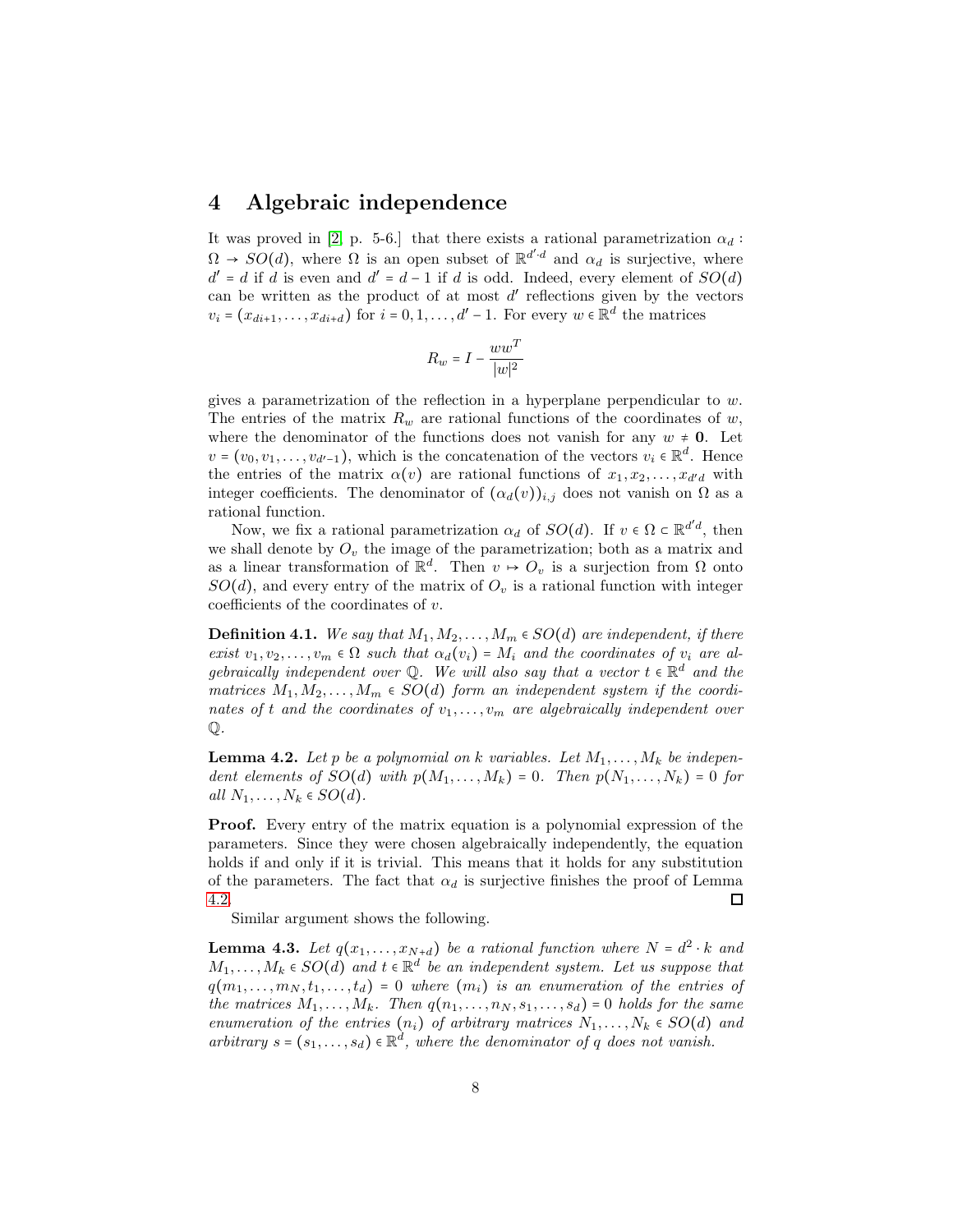We usually use this fact contrary, we show that there exists a substitution which is non-trivial, therefore it is non-trivial for any algebraically independent substitution.

<span id="page-8-1"></span>**Lemma 4.4.** Let  $\alpha_d$  be a rational parametrization of the d dimensional special orthogonal linear transformations, where d is even. If  $O_1, O_2, \ldots, O_k$  are independent orthogonal transformations and U is not an empty word, then  $U = U(O_1, O_2, \ldots, O_k)$  does not have a nonzero fix point.

**Proof.** The characteristic polynomial  $p(y) = det(Iy - U)$  of the orthogonal transformation  $\hat{U} = U(O_1, O_2, \ldots, O_k)$  can be considered as a rational function with integer coefficients of the variables  $y, x_1, x_2, \ldots, x_{k \cdot d^2}$ . Let us assume indirectly that U has a nonzero fixpoint, thus p vanishes at  $y = 1$ . By the algebraic independence of the parameters we get that p vanishes at  $y = 1$  for any substitution to the variables  $x_1, x_2, \ldots, x_{k \cdot d^2}$ . This shows that 1 is the eigenvalue of every element of the form  $U(M_1,M_2,\ldots,M_k)$ , where  $M_i$  are orthogonal transforma-tions, which clearly contradicts Lemma [3.1](#page-3-0) if  $d = 4$ . Moreover, free subgroup of the orthogonal group consisting of fixed point free elements (except the identity) was given in  $[3, 4]$  $[3, 4]$  for every d dimensional orthogonal groups where d is even and  $d \geq 4$ , finishing the proof of Lemma [4.4.](#page-8-1)  $\Box$ 

### <span id="page-8-0"></span>5 Decomposition in  $\mathbb{R}^{2s}$

Let X be a set, and let  $f_1, \ldots, f_n$  be maps from subsets of X into X. Our aim is to find a sufficient condition for the existence of a decomposition  $X =$  $A_0 \cup A_1 \cup \ldots \cup A_n$  such that  $f_i(A_0) = A_i$  for every  $i = 1, \ldots, n$ .

Suppose that for  $i = 1, 2, ..., n$  the function  $f_i$  is defined on  $D_i \subset X$  ( $i =$ 1,...,n), and put  $D = \bigcap_{i=1}^n D_i$ . We say that the point x is a core point, if  $x \in D$ , and the points  $x, f_1(x), \ldots, f_n(x)$  are distinct. By the image of a point x we mean the multiset  $\mathcal{I}_x = \{f_1(x), \ldots, f_n(x)\}\.$  The multiset  $\mathcal{I}_x$  is a set if x is a core point.

For a set  $\mathcal{F} = \{f_1, \ldots, f_n\}$  we define a graph  $\Gamma_{\mathcal{F}}$  on the set X as follows. We connect the distinct points  $x, y \in X$  by an edge if there is an  $i \in \{1, \ldots, n\}$  such that  $f_i(x) = y$ . Then  $\Gamma_{\mathcal{F}}$  will be called the graph generated by the functions  $f_1, \ldots, f_n$ .

<span id="page-8-3"></span>**Lemma 5.1.** Let X,  $f_1, \ldots, f_n$ , D, and  $\Gamma_{\mathcal{F}}$  be as above, and suppose that the graph  $\Gamma_{\mathcal{F}}$  has the property that

whenever two cycles 
$$
C_1
$$
 and  $C_2$  in  $\Gamma_{\mathcal{F}}$  share a common edge,  
then the sets of vertices of  $C_1$  and  $C_2$  coincide. (2)

<span id="page-8-5"></span><span id="page-8-2"></span>Suppose further that there is a point  $x_0 \in X$  satisfying the following conditions.

- <span id="page-8-4"></span>(a)  $x_0$  is in the image of at least one core point;
- (b) every  $x \in X \setminus \{x_0\}$  is in the image of at least three core points.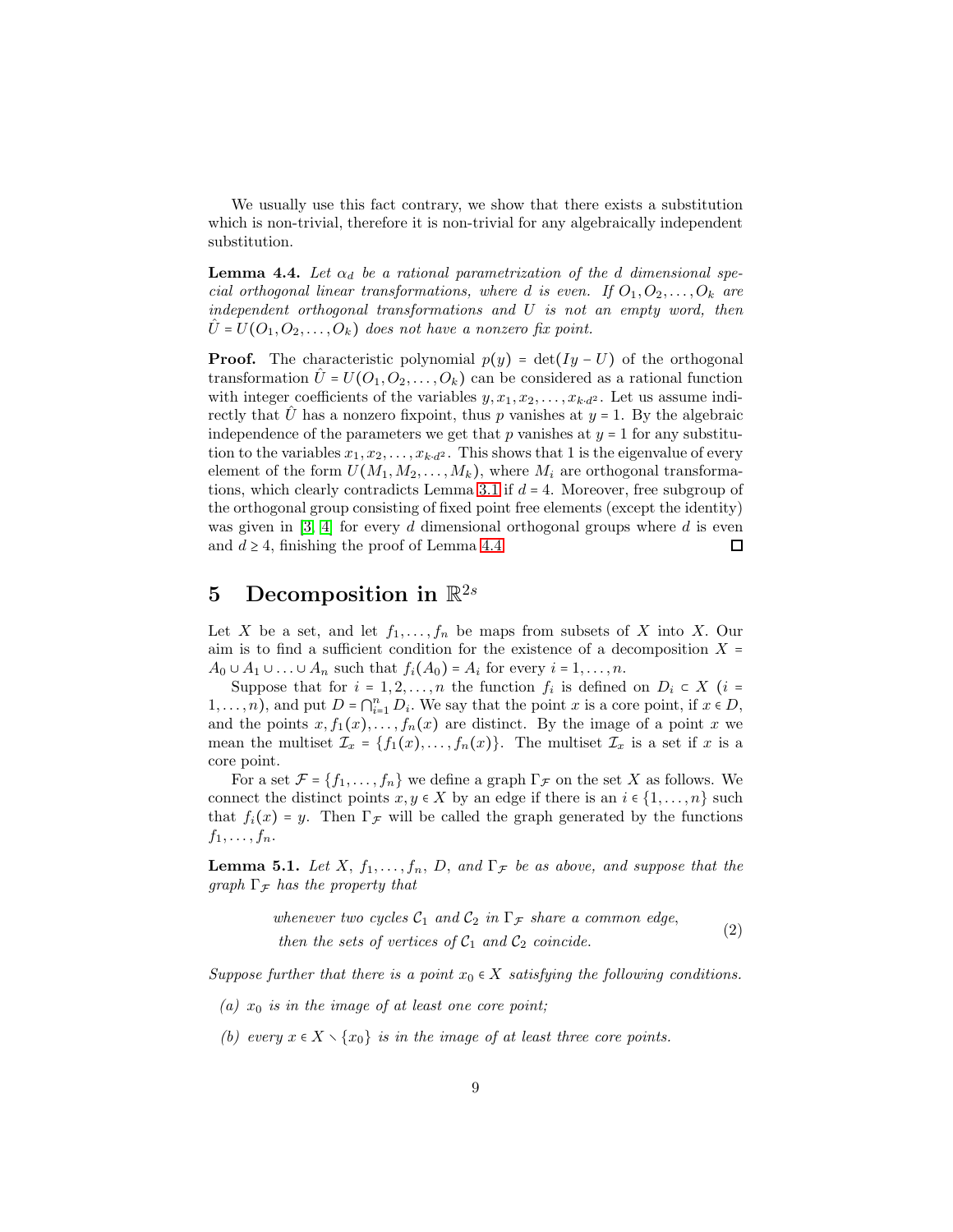Then there is a decomposition  $X = A_0 \cup A_1 \cup ... \cup A_n$  such that  $A_0 \subset D$ , and  $f_i(A_0) = A_i$  for every  $i = 1, \ldots, n$ .

**Proof.** The proof is based on the axiom of choice and can be found in [\[2\]](#page-26-2).  $\Box$ 

<span id="page-9-0"></span>**Lemma 5.2.** If a connected component  $\Gamma'$  of  $\Gamma$  contains two different cycles sharing at least a common edge, then  $\Gamma'$  contains two cycles  $C_1 = P_1, P_2, \ldots, P_m$ and  $C_2 = Q_1, Q_2, \ldots, Q_n$  such that for some  $1 < k < \min\{n, m\}$  we have  $P_i = Q_i$ for  $i = 1, ..., k$  and  $\{P_1, P_2, ..., P_m\} \cap \{Q_1, Q_2, ..., Q_n\} = \{P_1, P_2, ..., P_k\}.$ 

**Proof.** We may assume that  $P_1 = Q_1$  is one of the endpoints of a common edge such that  $P_2 \neq Q_2$ . Then there exists a minimal integer b such that  $Q_b$  =  $P_a$  for some  $1 < a < m$ . Since  $P_1, P_2, \ldots, P_m$  are different points, the cycles  $Q_1, \ldots, Q_b, P_{a-1}, \ldots, P_1$  and  $Q_1, \ldots, Q_b, P_{a+1}, \ldots, P_m$  have a common path and share only the points  $Q_1, Q_2, \ldots, Q_b$ . share only the points  $Q_1, Q_2, \ldots, Q_b$ .

Remark 5.3. Essentially, this means that we can find two points P and Q such that between these points there are three paths which have no other common points.

<span id="page-9-1"></span>**Theorem 5.4.** Let us assume that  $t \in \mathbb{R}^d$  and  $\alpha_{v_0} = O_0$ ,  $\alpha_{v_1} = O_1$ , ...,  $\alpha_{v_m} = O_m$ in  $SO(d)$  form an independent system, where  $d = 2s \geq 4$  and  $d \neq 6$ . Let  $F(x) =$  $O_0x + t$ . Then  $\Gamma_{\mathcal{F}}$  has the property [\(2\)](#page-8-2), where  $\mathcal{F} = \{F, O_1, \ldots, O_m\}$ .

Proof. Let us assume indirectly that there exists a connected component of  $Γ'$  which the contains cycles  $C_1$ ,  $C_2$  and the two cycles share at least one edge. Using Lemma [5.2](#page-9-0) we may assume that the two cycles share a common path. Thus  $\Gamma'$  contains a subgraph  $\Delta = (V(\Delta), E(\Delta))$ :



Let us denote by  $P$  and  $Q$  the endpoints of the common paths and denote by  $(P, Q)$  path the common path as in Figure 1. For each edge of the graph we can naturally assign a letter  $O_i$  or F.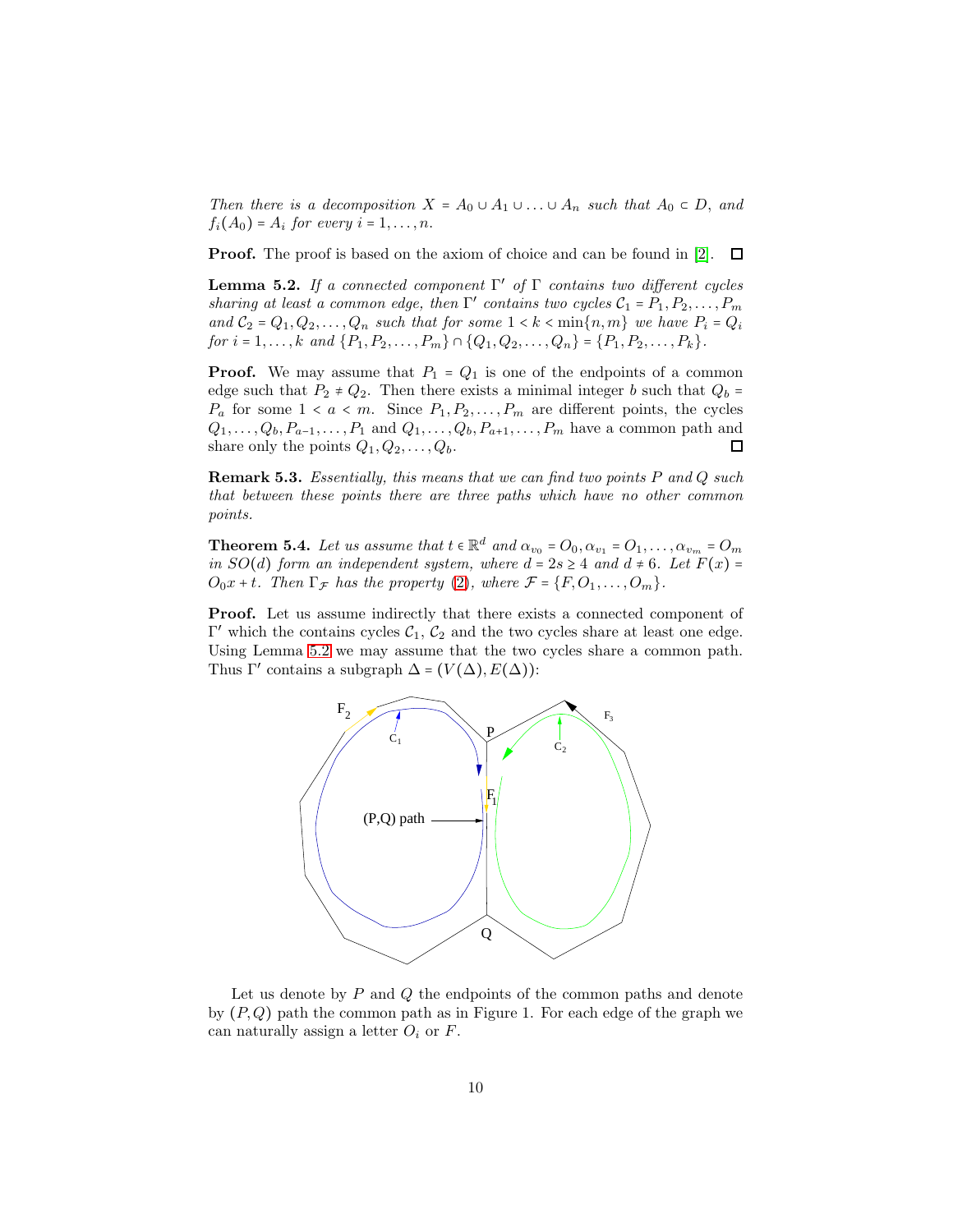<span id="page-10-0"></span>**Remark 5.5.**  $O_i$  are independent orthogonal transformations and F is the only isometry involving translation, therefore by Lemma [4.4](#page-8-1) there must be a letter F or  $F^{-1}$  in every cycle. Thus we may assume that at least two of the three paths between  $P$  and  $Q$  contain the letter  $F^{\pm 1}$ .

Using the previous remark we may assume that the  $(P,Q)$  path contains an F or an  $F^{-1}$ . We denote the closest  $F^{\pm 1}$  to P on the path  $(P,Q)$  by  $F_1$ .

We choose a starting point  $S$  from which we start going around the cycles  $C_1, C_2$  (as in Figure 1) and then the two cycles naturally determine two words  $W_1$  and  $W_2$ , respectively. According to Remark [5.5,](#page-10-0) there is another  $F^{\pm 1}$  in  $W_1$ , which as an edge is not contained in  $E(\mathcal{C}_2)$ . Let us denote the first  $F^{\pm 1}$  in  $W_1$ by  $F_2$ . Similarly to  $F_1$  and  $F_2$  one can define  $F_3$  to be the edge corresponding to the last  $F^{\pm 1}$  on the cycle  $\mathcal{C}_2$ . Note that  $F_3$  might be equal to  $F_1$  and it might also happen that  $F_1 \neq F_3$  but  $F_3$  is on the  $(P,Q)$  path. We consider the edge corresponding to  $F_2$  and  $F_3$  as a directed edge which has the same direction as the cycle  $C_1$  and  $C_2$ , respectively.

The starting point S of the two cycles can be identified with an element of  $x \in \mathbb{R}^d$  which satisfies

<span id="page-10-1"></span>
$$
W_1(x) = W_2(x) = x.
$$
 (3)

Every direction-preserving isometry of  $\mathbb{R}^d$  can be written as  $W(x) = U(x) + b$ for some  $U \in SO(d)$  and  $b \in \mathbb{R}^d$ . Using equation [\(3\)](#page-10-1) we get that there are  $U_1, U_2 \in SO(d)$  and  $b_1, b_2 \in \mathbb{R}^d$  such that

<span id="page-10-2"></span>
$$
W_1(x) = U_1 x + b_1 = x \text{ and } W_2(x) = U_2 x + b_2 = x. \tag{4}
$$

Let H denote the group generated by  $O_0, O_1, \ldots, O_m$ . Since the edges of  $\Delta$  are labelled by  $F^{\pm 1}$  and  $O_i^{\pm 1}$  we have  $U_1$  and  $U_2$  are in  $H$ . Thus

$$
(I - U_1)x = b_1
$$
 and  $(I - U_2)x = b_2$ .

Since  $C_1$  and  $C_2$  are cycles,  $U_1$  and  $U_2$  are nonempty reduced words of the generators  $O_0, \ldots, O_m$ . By Lemma [4.4,](#page-8-1) the orthogonal transformation  $U_1$  and  $U_2$  do not have a fix point thus  $I - U_i$  are invertible for  $i = 1, 2$  and hence

<span id="page-10-4"></span>
$$
(I - U_1)^{-1}b_1 = (I - U_2)^{-1}b_2 = x.
$$
 (5)

One can easily verify that  $(I-U_1)^{-1}b_1 = (I-U_2)^{-1}b_2$  is equivalent to the fact the words  $W_1$  and  $W_2$  have a common fix point, which was formulated in equations [\(3\)](#page-10-1) and [\(4\)](#page-10-2).

We write

$$
W_i(x) = S_{i,1} F^{\alpha_{i,1}} S_{i,2} F^{\alpha_{i,2}} \dots S_{i,n_i} F^{\alpha_{i,n_i}} S_i^*(x),
$$

<span id="page-10-3"></span>where  $S_i^*$  and  $S_{i,j}$  are elements of the group  $H' = \langle O_1, \ldots, O_m \rangle$  and  $\alpha_{i,j}$  is 1 or  $-1$  for every  $j = 1, \ldots, n$  and  $i = 1, 2$ . In this case for  $W_i$  is of the following form for  $i = 1, 2$ :

$$
W_{i} = S_{i,1} O_0^{\alpha_{i,1}} S_{i,2} O_0^{\alpha_{i,2}} \cdots S_{i,n_i} O_0^{\alpha_{i,n_i}} S_i^* x
$$
  
+ 
$$
t \left( \sum_{k=1}^{n_i} (-1)^{\beta_{i,k}} \left( \prod_{j=1}^{k-1} S_{i,j} O_0^{\alpha_{i,j}} \right) S_{i,k} O_0^{\beta_{i,k}} \right),
$$
 (6)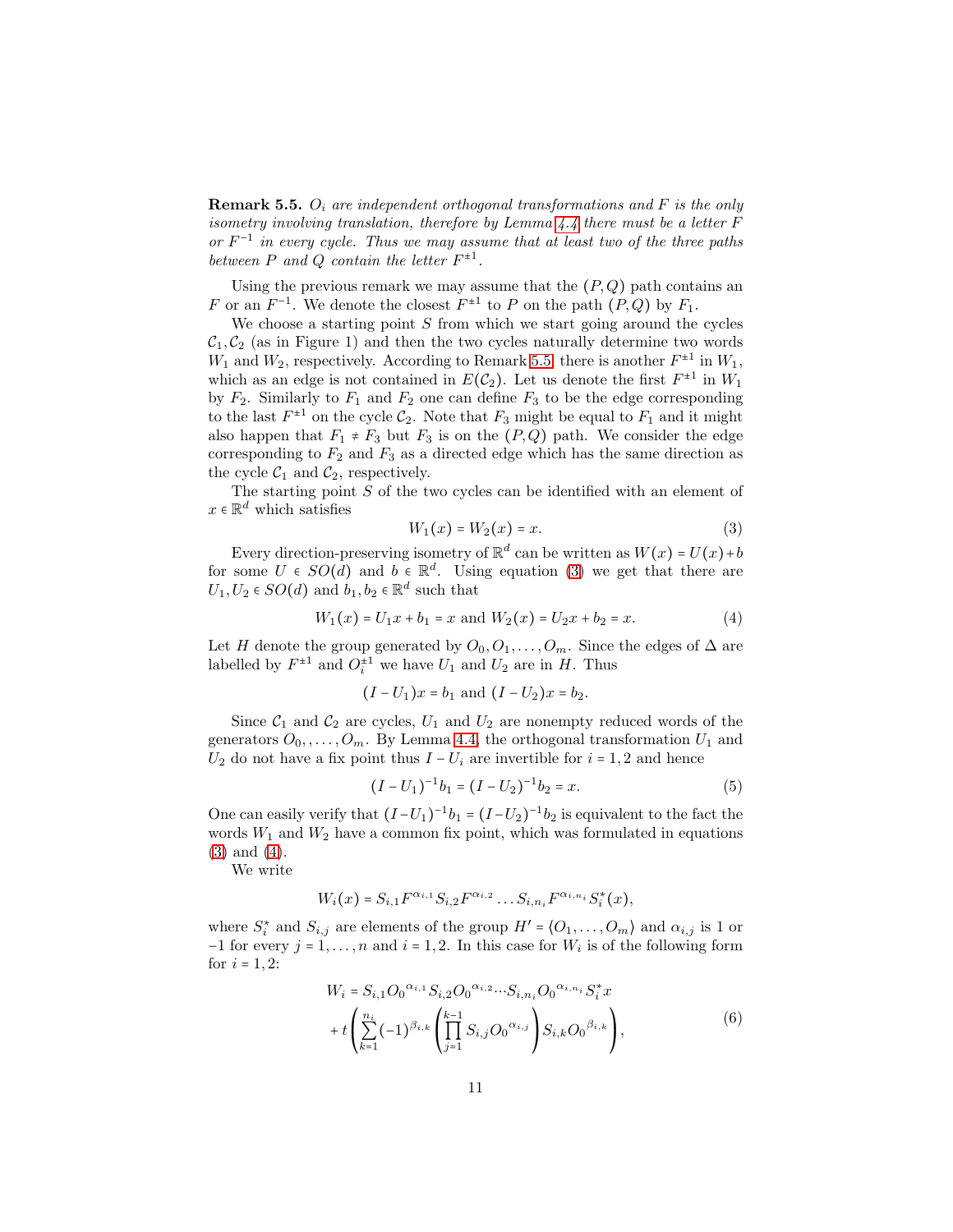where  $\beta_{i,j} = 0$  if  $\alpha_{i,j} = 1$  and  $\beta_{i,j} = -1$  if  $\alpha_{i,j} = -1$ . For every  $k \in \{1, \ldots, n_i\}$  we define

$$
U_{i,k} = \left(\prod_{j=1}^{k-1} S_{i,j} O_0^{-\alpha_{i,j}}\right) S_{i,k}
$$

and let

$$
\hat{U}_i = (-1)^{\beta_{i,n_i}} U_{i,n_i} O_0^{\beta_{i,n_i}}
$$
 and  $\hat{U}_i = (-1)^{\beta_{i,1}} S_{i,1} O_0^{\beta_{i,1}}$ .

Using the previous notation one can see from equation [\(6\)](#page-10-3) that

$$
U_i = S_{i,1} O_0^{\alpha_{i,1}} S_{i,2} O_0^{\alpha_{i,2}} \cdots S_{i,n_i} O_0^{\alpha_{i,n_i}} S_i^*
$$
(7)

and we can also write

$$
U_i = U_{i,n} \cdot O_0^{\alpha_{i,n_i}} S_i^*.
$$

The vectors  $b_1$  and  $b_2$  can be written as  $V_i t$ , where

<span id="page-11-1"></span>
$$
V_i = \sum_{k=1}^{n_i} (-1)^{\beta_{i,k}} U_{i,k} O_0^{\beta_{i,k}}.
$$
 (8)

Equation [\(5\)](#page-10-4) can be reformulated as follows

$$
(I-U_1)^{-1}V_1t=(I-U_2)^{-1}V_2t.
$$

By Lemma [3.12,](#page-6-0) every entry of  $(I - U_i)^{-1}$  is a rational function of the entries of  $U_i$ , which is generated by  $O_0, \ldots, O_m$ . Using Lemma [4.3](#page-7-2) and the algebraic independence assumption on the coordinates of  $t$  and  $v_i$  it is clear that the previous equation holds for every vector  $s \in \mathbb{R}^d$  and  $O'_1, \ldots, O'_m \in SO(d)$ . Thus we can eliminate  $t$  from the previous equation and we get

<span id="page-11-0"></span>
$$
(I - U_1)^{-1}V_1 = (I - U_2)^{-1}V_2.
$$
\n(9)

First, we prove that it is enough to deal with the four dimensional case.

**Remark 5.6.** Let us assume that  $2s \neq 4$ . From now on, we substitute block matrices into  $O_i$  for  $i = 0, 1, \ldots, m$ , of the form

$$
M = \begin{pmatrix} N_1 & 0 \\ 0 & N_2 \end{pmatrix},
$$

where  $N_1 \in M(\theta) \subset SO(4)$  and  $N_2 \in SO(2s-4)$ . Since multiplying and adding these matrices we can count with the blocks separately. Clearly, a block matrix is invertible if and only if every block is invertible.

We need to guarantee that after the substitution,  $I-U_1$  and  $I-U_2$  are invertible. Since  $2s-4 \geq 4$ , Lemma [4.4](#page-8-1) shows that the group  $SO(2s-4)$  contains a free subgroup (freely generated by  $m$  elements) consisting of fix point free elements. In order to prove that equation [\(9\)](#page-11-0) does not hold for some substitution, it is enough to prove it for four dimensional matrices as in the following proposition.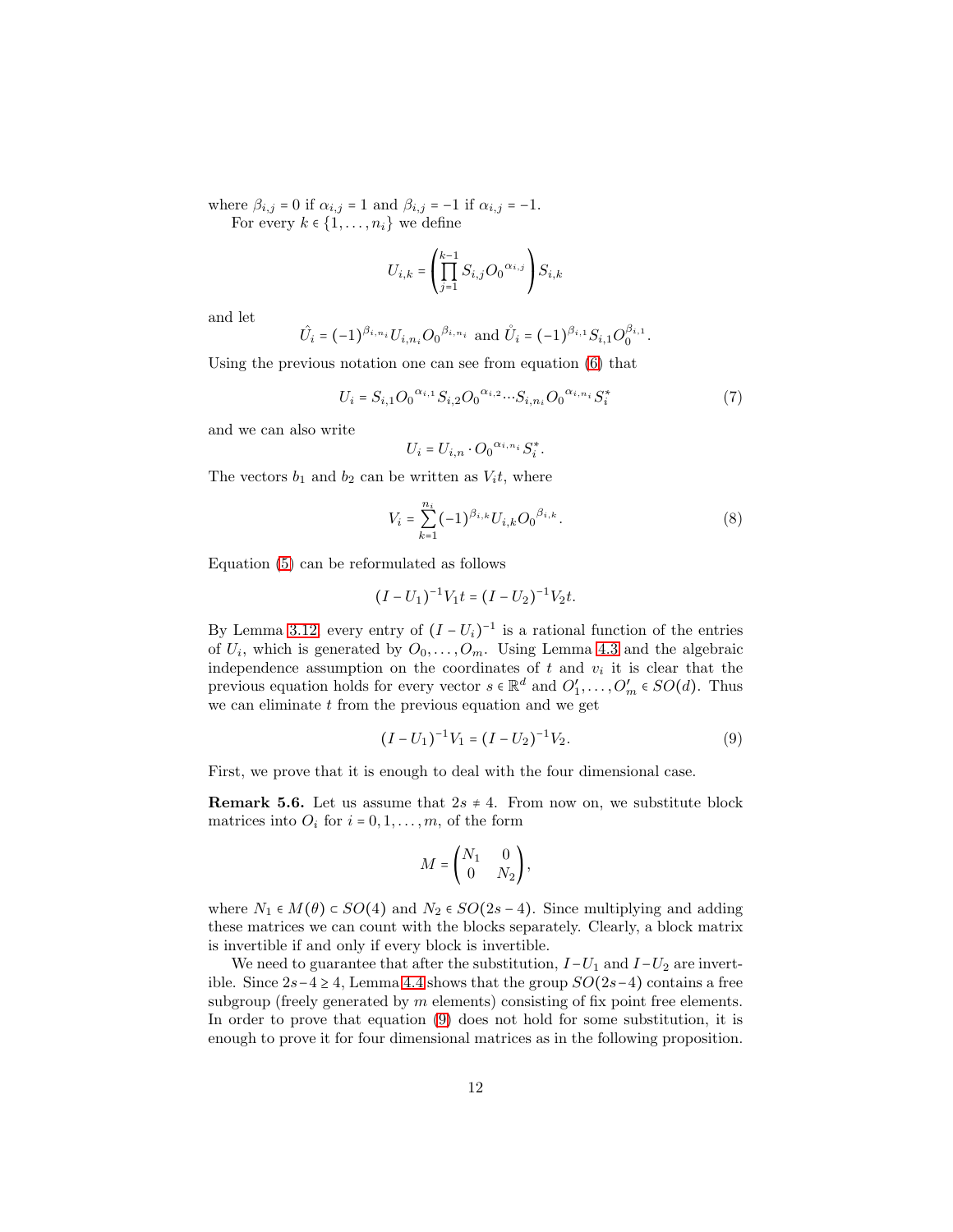<span id="page-12-2"></span>**Proposition 5.7.** We can substitute elements of the group  $K$ , defined in Lemma [3.1,](#page-3-0) into  $O_i$  for  $i = 0, 1, \ldots, m$  such that equation [\(9\)](#page-11-0) does not hold.

#### Proof.

Substituting words of A and B we may assume that  $U_1$  and  $U_2$  are in  $\mathcal{M}_1(\theta) \subset \mathcal{M}_1$ . Clearly,  $U_i \in \mathcal{M}_1$  is of the following form for  $i = 1, 2$ :

$$
\begin{pmatrix} p_i & -q_i & -r_i & -s_i \\ q_i & p_i & -s_i & r_i \\ r_i & s_i & p_i & -q_i \\ si & -r_i & q_i & p_i \end{pmatrix}.
$$

Using Lemma [3.11](#page-6-1) and the fact that  $W_1$  and  $W_2$  are non-empty words, we get

$$
(I - U_i)^{-1} = \frac{1}{2 - 2p_i} \begin{pmatrix} 1 - p_i & q_i & r_i & s_i \\ -q_i & 1 - p_i & s_i & -r_i \\ -r_i & -s_i & 1 - p_i & q_i \\ -s_i & r_i & -q_i & 1 - p_i \end{pmatrix}
$$

$$
= \frac{1}{2 - 2p_i} (I - U_i)^T
$$

since  $U_i \in SO(4)$  and  $(I - U_i) + (I - U_i)^T$  is a scalar matrix and  $p_1, p_2 \neq 1$ . Equation [\(5\)](#page-10-4) can be reformulated as

$$
\frac{1}{2-2p_1}(I-U_1)^TV_1 = \frac{1}{2-2p_2}(I-U_2)^TV_2.
$$

This is equivalent to

$$
(1 - p_2)(I - U_1)^T V_1 = (1 - p_1)(I - U_2)^T V_2.
$$
 (10)

Using equation [\(8\)](#page-11-1) we get

$$
(1 - p_2)(I - U_1^T)(\mathring{U}_1 + \sum_{k=2}^{n-1} (-1)^{\beta_{1,k}} U_{1,k} O_0^{\beta_{1,k}} + \mathring{U}_1) =
$$
  

$$
(1 - p_1)(I - U_2^T)(\mathring{U}_2 + \sum_{k=2}^{n-1} (-1)^{\beta_{2,k}} U_{2,k} O_0^{\beta_{2,k}} + \mathring{U}_2).
$$
 (11)

<span id="page-12-0"></span>Let

$$
M_1 = (I - U_1^T)(\mathring{U}_1 + \sum_{k=2}^{n-1} (-1)^{\beta_{1,k}} U_{1,k} O_0^{\beta_{1,k}} + \hat{U}_1)
$$
 and similarly (12)

<span id="page-12-1"></span>
$$
M_2 = \big(I-U_2^T\big) \big(\mathring{U}_2 + \sum_{k=2}^{n-1} (-1)^{\beta_{2,k}} U_{2,k} {O_0}^{\beta_{2,k}} + \hat{U}_2\big).
$$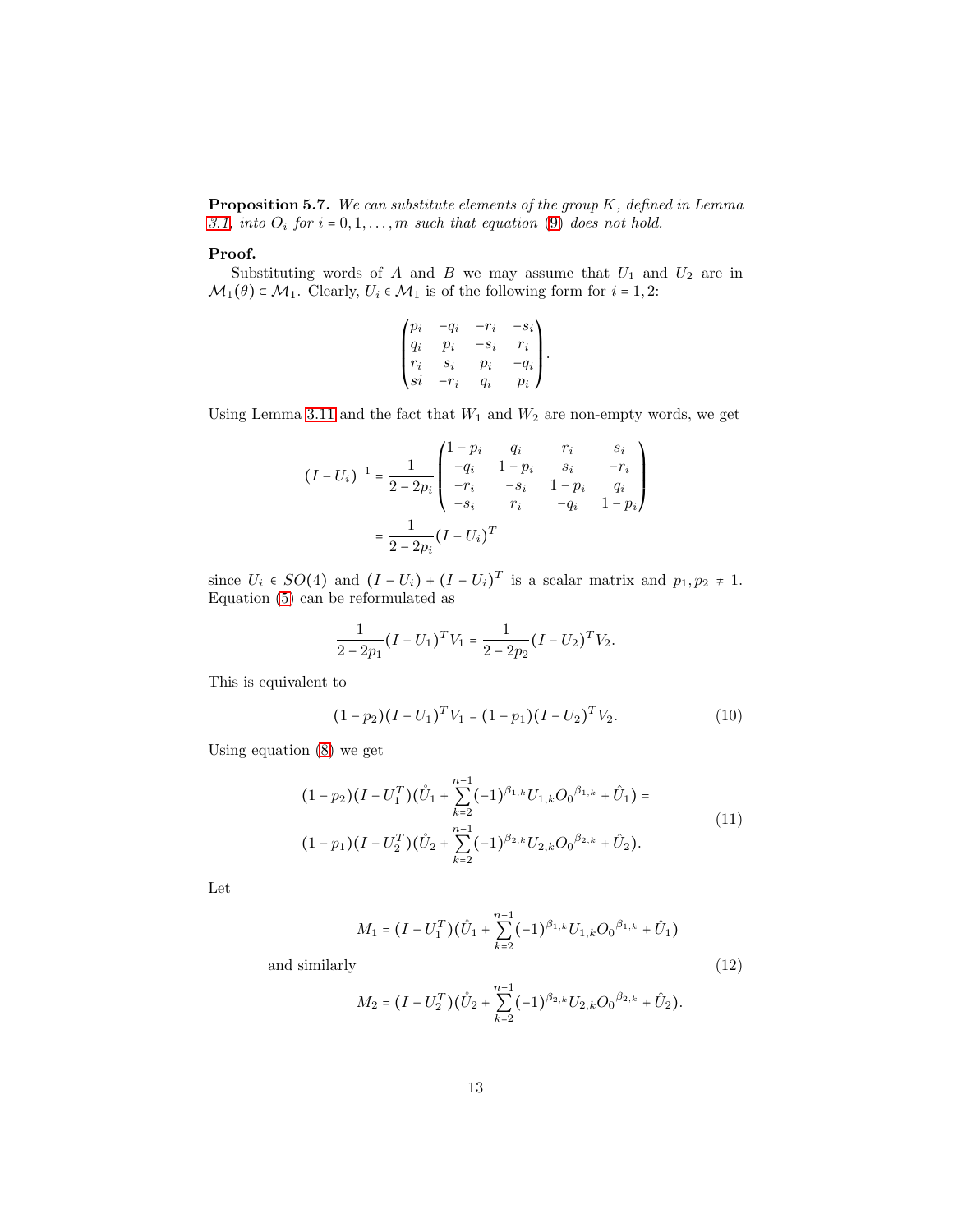**Remark 5.8.** Equation [\(11\)](#page-12-0) depends only on the matrices  $O_0, O_1, \ldots, O_m$ . For an element of  $O \in H = \langle O_0, \ldots, O_m \rangle$  we denote by  $\overline{O}$  the element of K what we get after the substitution. Since  $\overline{M}_1$  and  $\overline{M}_2$  are generated by A and B defined in Lemma [3.1](#page-3-0) we can write  $\overline{M}_1 = M_\theta(p_1, q_1, r_1, s_1)$  and  $\overline{M}_2 = M_\theta(p_2, q_2, r_2, s_2)$ . By expanding the brackets in equation [\(12\)](#page-12-1) we get a sum where every summand is a subword or the inverse of a subword of  $U_1$  and  $U_2$  endowed with a sign. It is easy to see from Observation 3.7 [\(d\)](#page-4-5) that in order to determine the degree of the matrix in equation [\(12\)](#page-12-1) we have to find the longest summands after the substitution. Basically the longest subword and the longest inverse of a subword occurring in  $M_i$  are  $\hat{U}_i$  and  $-\tilde{U}_i^T \hat{U}_i = -U_i^{-1} \hat{U}_i$ , respectively.

<span id="page-13-0"></span>From now on we distinguish five major cases:

- <span id="page-13-1"></span>(a)  $F_1 = F^{-1}$
- <span id="page-13-2"></span>(b)  $F_1 = F$ , and there is no more  $F^{\pm 1}$  on the paths  $(P, Q)$ .
- <span id="page-13-3"></span>(c)  $F_1 = F$  and  $F_2 = F$
- (d)  $F_1 = F$  and  $F_2 = F^{-1}$ .

Some of these cases originate in case [\(a\).](#page-13-0)

Case [\(b\)](#page-13-1)  $\Rightarrow$  Case [\(a\):](#page-13-0) If there is only one  $F^{\pm 1}$  on the path  $(P,Q)$ , then we just change the role of  $P$  and  $Q$  and we get case [\(a\).](#page-13-0)

Case [\(c\)](#page-13-2)  $\Rightarrow$  Case [\(a\):](#page-13-0) If  $F_1 = F$  and  $F_2 = F$ , then we can change the role of the paths such that the common path of  $W_1$  and  $W_2$  contains  $F_2$  instead of  $F_1$ . This is again case [\(a\).](#page-13-0)

However, case [\(d\)](#page-13-3) does not originate in case [\(a\),](#page-13-0) we can modify it to get a simpler form. In this case the role of  $F_1$  and  $F_2$  is symmetric hence we may assume that  $F_1$  is not further from P than  $F_2$ . This implies that there are some  $O_i^{\pm 1}$ 's on the path from the head of  $F_2$  to the tail of  $F_1$ (see figure Case [\(e\)\)](#page-14-0) which are not on the path  $(P,Q)$  since the letters F and  $F^{-1}$  cannot succeed each other on a cycle.

Thus, instead of to case [\(d\)](#page-13-3) it is enough to investigate the following case:

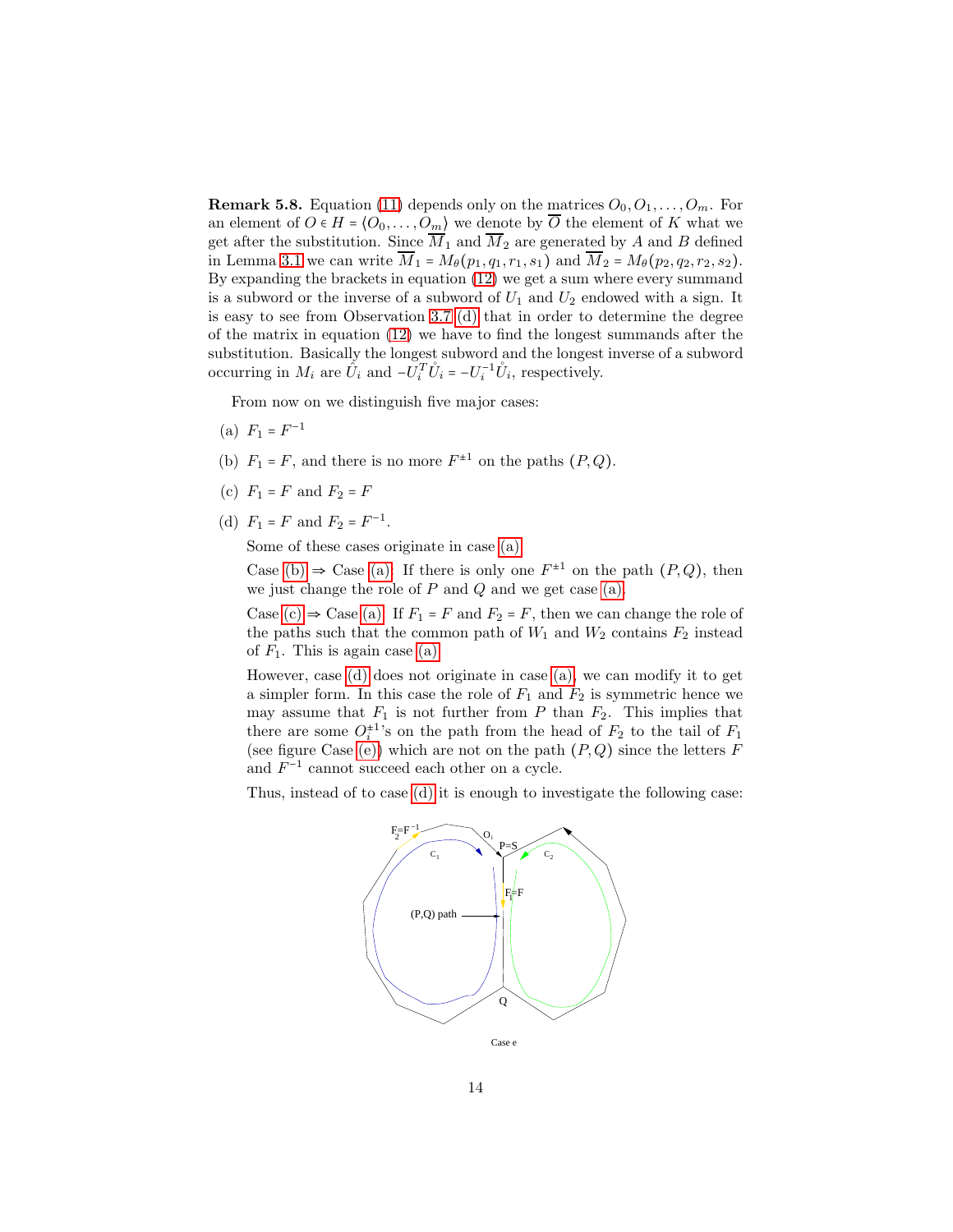<span id="page-14-0"></span>(e)  $F_1 = F$  and  $F_2 = F^{-1}$  and there are some  $O_i$ 's in the path  $(H(F_2), T(F_1))$ which are not in  $(P, Q)$ . Moreover we may assume that  $F_1$  is not the only  $F$  or  $F^{-1}$  on its way since we assume that this case does not originate in case [\(a\).](#page-13-0) Using the same argument, the last  $F^{\pm 1}$  on the  $(P,Q)$  path has to be  $F^{-1}$ , otherwise we change the role of P and Q. By symmetry again, we may assume that  $F_1$  is the closest F or  $F^{-1}$  to P on  $\Delta$ .

There are two major cases left and in both cases (and in every subcase) the starting point will be  $S = P$ . Clearly,  $S_1^* = S_2^*$  in this case so we denote it by  $S_*$ .

Now we substitute  $O_i = A^{i_1} B^{i_3} A^{i_2}$  for  $i = 1, ..., m$ , where the absolute value of the exponents are pairwise different integers and  $|i_3| \geq |i_1|, |i_2| > 1$ . Further, according to the case we investigate we substitute  $O_0 = \overline{S}_* A^{\varepsilon_1} \cdot B^D \cdot A^{\varepsilon_2}$  or  $O_0 = A^{\varepsilon_1} \cdot B^D \cdot A^{\varepsilon_2} \overline{S}_*^{-1}$ <sup>\*</sup>, where  $D, \varepsilon_1$  and  $\varepsilon_2$  will be chosen later.

We claim that if  $D$  is large enough, then this substitution is monotone. More precisely we have the following.

- <span id="page-14-2"></span><span id="page-14-1"></span>**Lemma 5.9.** (a) Let  $O_i = A^{i_1}B^{i_3}A^{i_2}$  for  $i = 0, \ldots, m$ , where the absolute value of the exponents are pairwise different integers and  $|i_3| \ge |i_1|, |i_2|$ . Let V be a reduced word on the letters  $O_0, \ldots, O_m$  and let  $V = U O_i^{\pm 1}$  or  $V = O_i^{\pm 1}U$  and let U be a subword of V. Then  $\lg(\overline{U}) < \lg(\overline{V})$ .
	- (b) Let  $O_i = A^{i_1} B^{i_3} A^{i_2}$  for  $i = 1, ..., m$ , where the absolute value of the exponents are pairwise different integers and  $|i_3| \ge |i_1|, |i_2| > 1$ . Let  $\sigma_i^1$  and  $\sigma_i^2$  denote the sum of the absolute value of the exponent of  $O_i$ 's occurring in  $U_1$  and  $U_2$ , respectively. Let us assume that  $|\varepsilon_1| = |\varepsilon_2| = 1$  for every  $1 \leq i \leq m$  and let

$$
D = \sum_{i=1}^{m} (\sigma_i^1 + \sigma_i^2) (|i_1| + |i_3| + |i_2|).
$$

Then for every pair of subwords  $V_1$  and  $V_2$  of  $W_j^{\pm 1}$   $(j = 1, 2)$  we have  $\lg(\overline{V_1}) > \lg(\overline{V_2})$  if  $V_1$  contains more  $O_0^{\pm 1}$  than  $V_2$ .

#### Proof.

- 1. It is enough to prove it, when V is of the form  $U O_i^{\pm 1}$  or  $O_i^{\pm 1} U$ . Since the absolute value of the exponents are different  $B$  cannot be eliminated after the substitution so it is easy to see that  $\lg(\overline{U}) < \lg(\overline{UO_i^+})$  and  $\lg(\overline{U}) < \lg(\overline{O_i^{\pm 1} U}).$
- 2. It is easy to show that  $B^{\pm D}$  cannot be eliminated from  $\overline{O}_0^{\pm 1}$  since  $|i_1|, |i_2| > 1$ are different numbers.

 $\Box$ 

C[a](#page-13-0)se  $(a)$ :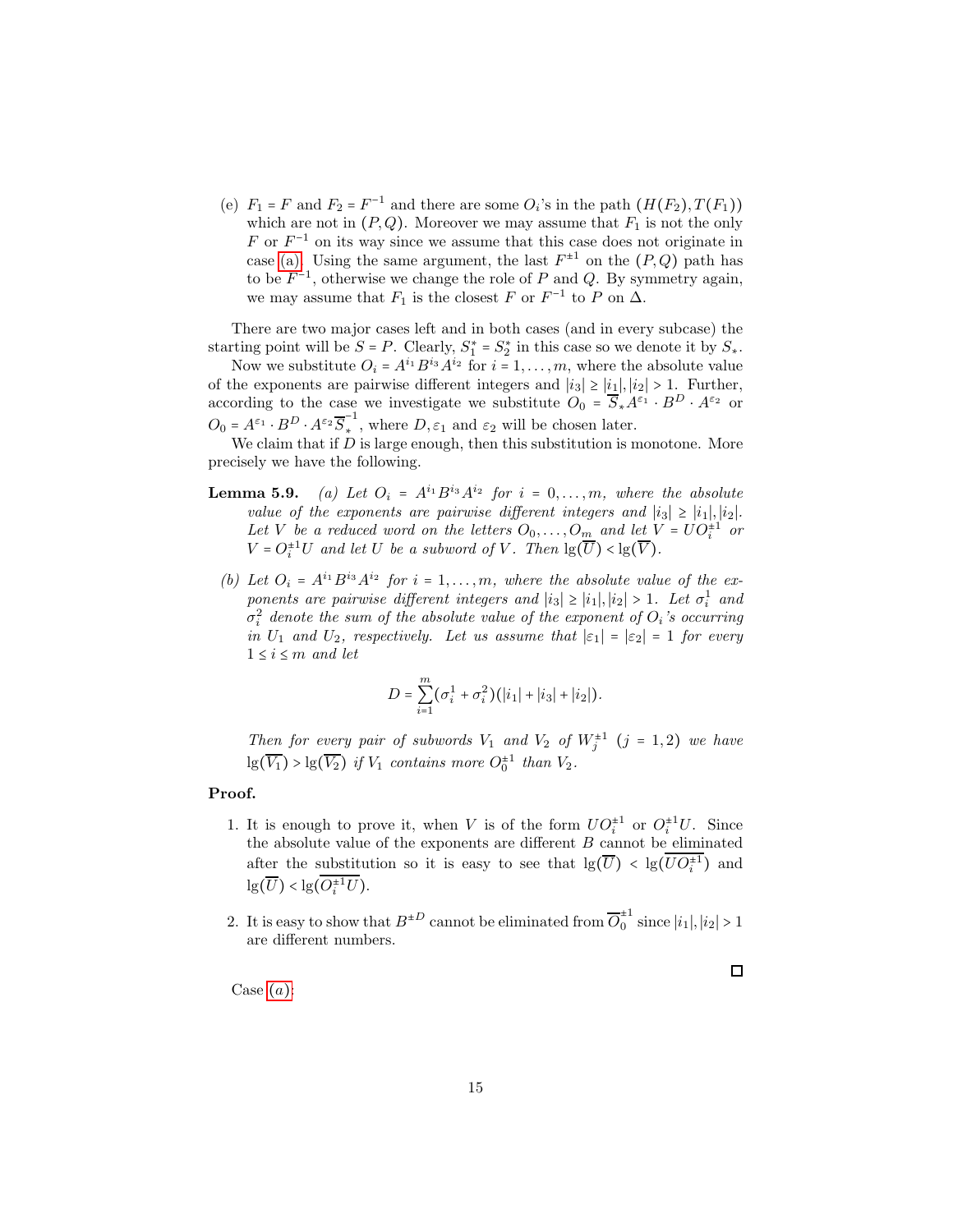

1. Let us assume first that the tail of  $F_1$  equals to P.

Since the orthogonal transformations acts from the left,  $W_1[1] \neq W_2[1]$ and neither of these letters are  $F$  since both  $W_1$  and  $W_2$  represent a cycle. Now we substitute  $O_i = A^{i_1} B^{i_3} A^{i_2}$  for  $i = 0, ..., m$ , where the absolute value of all of these exponents are pairwise different integers and  $|i_3|$  ≥  $|i_1|, |i_2|$ .

One can see from Lemma 5.9 [\(a\)](#page-14-1) that the longest summands in  $M_1$  and  $\overline{M}_2$  are  $-\overline{U}_1$  and  $-\overline{U}_2$ , respectively since  $\hat{U}_1 = -U_1$  and  $\hat{U}_2 = -U_2$ , while the first letter of  $W_i$  is not F so  $\mathring{U}_1, \mathring{U}_2 \neq 1$  and every other summand in equation [\(11\)](#page-12-0) is a subword of one of them. By Observation 3.7 [\(d\)](#page-4-5) we have  $\deg(\overline{U}_i) = \deg(\overline{M}_i)$  for  $i = 1, 2$ .

Both  $-\overline{U}_1$  and  $-\overline{U}_2$  starts and ends with A or  $A^{-1}$ . Since  $W_1[-1] =$  $W_2[-1]$  we have  $\overline{U}_1[-1] = \overline{U}_2[-1]$  and since  $W_1[1] \neq W_2[1]$  we can choose  $i_1, i_2$  ( $0 \le i \le m$ ) such that  $\overline{U}_1[1] \ne \overline{U}_2[1]$ . Thus by the symmetry of  $U_1$ and  $U_2$  we may assume  $\overline{U}_1[1] \neq \overline{U}_1[-1]$  and  $\overline{U}_2[1] = \overline{U}_2[-1]$ . Lemma [3.9](#page-6-2) shows that  $\deg(p_1) < \deg(\overline{M}_1)$  and  $\deg(p_2) = \deg(\overline{M}_2)$ . This gives that  $(1 - p_2)\overline{M}_1 \doteq (1 - p_1)\overline{M}_2$  does not hold so  $(1 - p_2)\overline{M}_1 \neq (1 - p_1)\overline{M}_2$ .

It is important to note that what we proved here is that both  $\overline{M}_1$  and  $\overline{M}_2$ have a unique longest summand and exactly one of these summands has a shorter conjugate. These facts guarantee that  $(1-p_2)\overline{M}_1 \neq (1-p_1)\overline{M}_2$ .

2. Let us assume that the tail of  $F_1$  is not P.

We use Lemma 5.9 to calculate

$$
\deg\left((I - U_i^T)(\hat{U}_i + \sum_{k=1}^{n_i - 1} (-1)^{\beta_{i,k}} U_{i,k} O_0^{\beta_{i,k}})\right).
$$
 (13)

Now we substitute  $\overline{O}_0 = \overline{S}_{*} A^{\varepsilon_1} B^D A^{\varepsilon_2}$ . Since  $F_1 = F^{-1}$ , we have

$$
\begin{aligned} \overline{\hat{U}}_i &= -\overline{S}_{i,1}\overline{O}_0^{\alpha_{i,1}}\overline{S}_{i,2}\cdots \overline{S}_{i,n_i}O_0^{-1} \\ &= -\overline{S}_{i,1}\big(\overline{S}_*A^{\varepsilon_1}B^DA^{\varepsilon_2}\big)^{\alpha_{i,1}}\overline{S}_{i,2}\cdots \overline{S}_{i,n_i}A^{-\varepsilon_2}B^{-D}A^{-\varepsilon_1}\overline{S}_*^{\phantom{-1}-1}. \end{aligned}
$$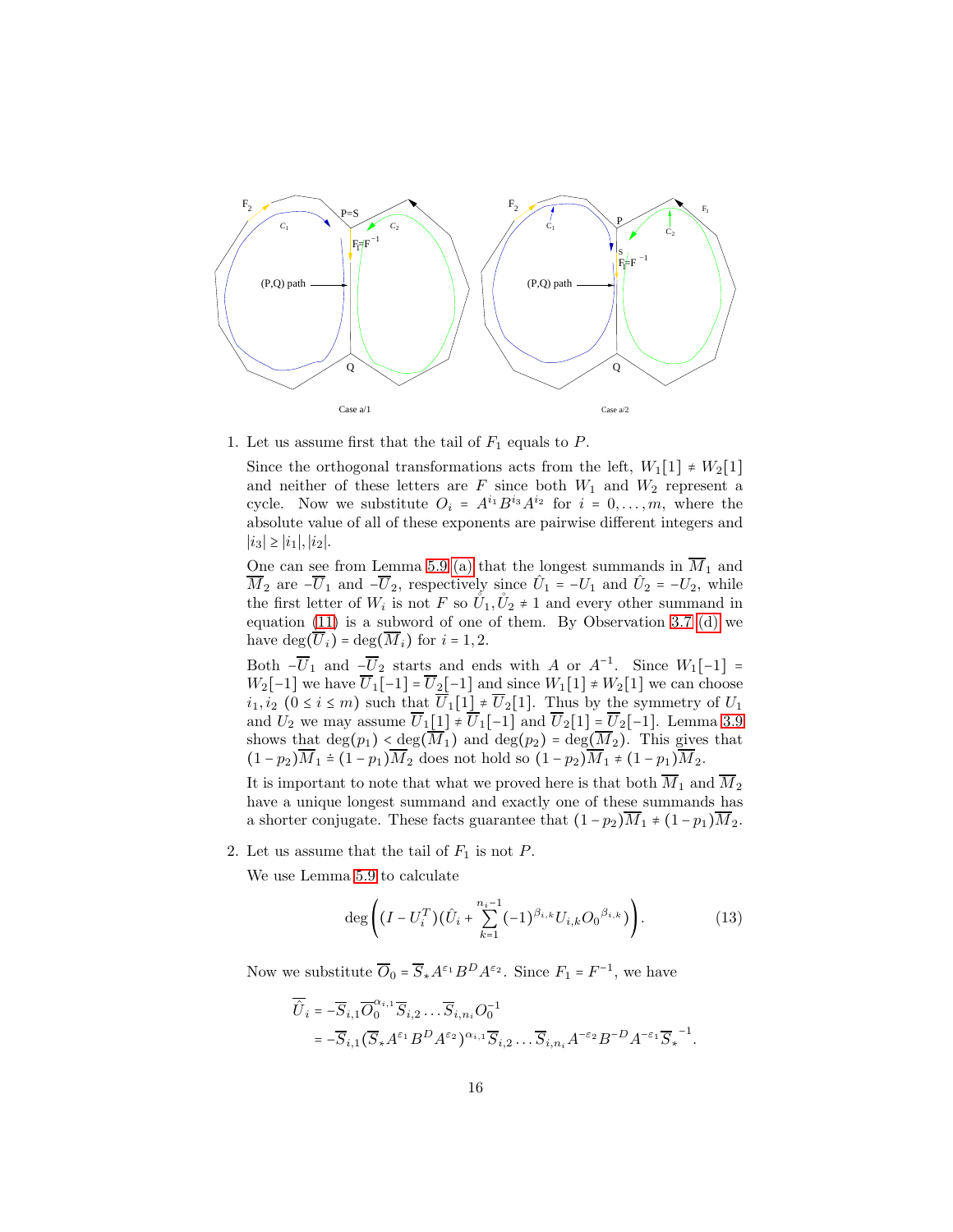If  $\alpha_{i,1} = -1$ , then  $\overline{U_i^{-1} U}_i$  contains less  $O_0^{\pm 1}$  than  $\overline{U}_i$ . If  $\alpha_{1,1} = 1$  (i.e.  $F_2 = F$ ), then

$$
\begin{aligned} \overline{U_i^{-1}\mathring{U}_i} &= \overline{S}_*{}^{-1} \overline{S}_* A^{\varepsilon_1} B^D A^{\varepsilon_2} \overline{S}_{i,n_i}{}^{-1} \dots \overline{S}_{i,2}^{-1} A^{-\varepsilon_2} B^{-D} A^{-\varepsilon_1} \overline{S}_*{}^{-1} \overline{S}_{i,1}^{-1} \overline{S}_{i,1} \\ &= A^{\varepsilon_1} B^D A^{\varepsilon_2} \overline{S}_{i,n_i}{}^{-1} \dots \overline{S}_{i,2}^{-1} A^{-\varepsilon_2} B^{-D} A^{-\varepsilon_1} \overline{S}_*{}^{-1} \end{aligned}
$$

and

$$
\overline{\hat{U}}_i = -\overline{S}_{i,1}\overline{S}_*A^{\varepsilon_1}B^DA^{\varepsilon_2}\overline{S}_{i,2}\dots\overline{S}_{i,n_i}A^{-\varepsilon_2}B^{-D}A^{-\varepsilon_1}\overline{S}_*^{-1}.
$$

It is easy to see that  $S_*S_{i,1} \neq e$  since the path corresponding to  $S_*S_{i,1}$  on  $\Delta$ is non-trivial. It follows that  $\overline{S}_{*}\overline{S}_{i,1} \neq e$ , which is equivalent to  $\overline{S}_{i,1}\overline{S}_{*} \neq e$ . This shows using Lemma 5.9 [\(b\)](#page-14-2) as well that  $\hat{U}_i$  is the longest summand of  $\overline{M}_i$  again.

By the symmetry of paths between P and Q we may assume that if  $\alpha_{i,1} = 1$ for  $i = 1$  or 2, then  $\lg(S_{i,1}) \ge \lg(S_*)$ . This gives that  $S_{i,1}S_*[1] = S_{i,1}[1] \ne e$ if  $\alpha_{i,1} = 1$ .

We may assume that  $(P, F^{-1}(P)) \notin E(\Delta)$  so if  $S_{i,1} = e$  for  $i = 1$  or 2, then  $\alpha_{i,1}$  = −1 since otherwise this case goes back to case [\(a\).](#page-13-0) This also implies that  $S_{1,1}$  = e and  $S_{2,1}$  = e cannot hold at the same time.

Let us assume that neither  $S_{1,1}$  nor  $S_{2,1}$  is e. We also have  $S_{1,1}[1] \neq S_{2,1}[1]$ since the corresponding paths end in P. Therefore for suitable choice of the sign of the exponents  $i_1$  and  $i_2$  we may assume that  $\overline{S}_{1,1}[1] = A^{e_1} =$  $\hat{U}_1[1]$  and  $\overline{S}_{2,1}[1] = A^{e_2} = \hat{U}_2[1]$  with  $e_1e_2 < 0$ . It is easy to see that  $\hat{U}_1[-1] = \hat{U}_2[-1]$  since  $S_* \neq e$  so exactly one of  $\hat{U}_1$  and  $\hat{U}_2$  has shorter conjugate.

Let us assume that  $S_{1,1} = e$ . We have already proved that  $S_{2,1} \neq e$  and  $\alpha_{1,1} = -1$  in this case. Then  $\hat{U}_1[1] = A^{-\epsilon_2}$ . Since  $\hat{U}_1[-1], \hat{U}_2[1]$  and  $\hat{U}_2[-1]$ are in  $H'$  we have that for any choice of  $i_1, i_2$  for  $i = 1, \ldots, m$  we may choose  $\varepsilon_2$  such that exactly one of  $\hat{U}_1$  and  $\hat{U}_2$  has shorter conjugate.

Similar result can be proved if  $S_{2,1} = e$  so for suitable substitution we have  $(1-p_2)\overline{M}_1 \doteq (1-p_1)\overline{M}_2.$ 

Case [\(e\):](#page-14-0) Let us assume that this case does not originate in case [\(a\).](#page-13-0) It implies that  $\alpha_{1,1} = \alpha_{2,1} = -1$  if  $F_3$  is not on the  $(P,Q)$  path. We have already assumed that  $F_1$  is not the only  $F^{\pm 1}$  on the  $(P,Q)$  path and the last  $F^{\pm 1}$  is  $F^{-1}$  so if  $F_3$ is on  $(P,Q)$  path, then  $F_3 = F^{-1}$  again.

Therefore

$$
U_i = S_{i,1}O_0^{-1}S_{i,2}O_0^{\alpha_{i,2}}\cdots S_{i,n_i}O_OS_i^*.
$$

As in the previous cases we write  $S_* = S_1^* = S_2^*$ . Again we substitute  $O_i =$  $A^{i_1}B^{i_3}A^{i_2}$  for  $i=1,\ldots,m$ , where the absolute value of the exponents are pairwise different integers and  $|i_3| \ge |i_1|, |i_2|$  and  $O_0 = A^{\varepsilon_1} B^D A^{\varepsilon_2} \overline{S}_*^{-1}$  $\cdot$ <sup> $\cdot$ </sup>, where *D* is as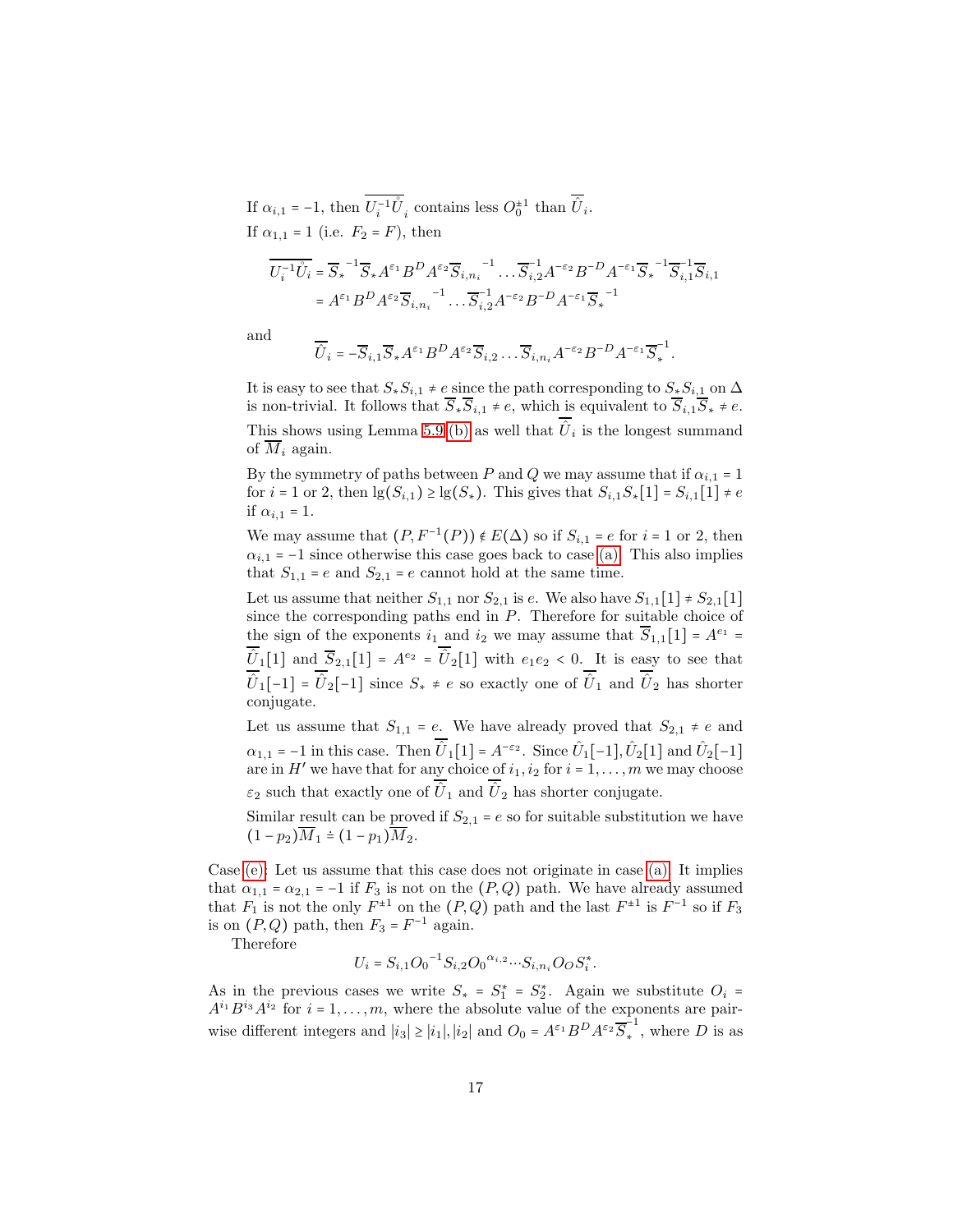large as in Lemma 5.9 [\(b\).](#page-14-2) By Lemma 5.9 [\(b\)](#page-14-2) there are two possible choices for the longest term in  $\overline{M}_1$ . One of them is

$$
\overline{U_1}^1 \overline{S}_{1,1} \overline{O}_0^{-1} = \overline{S}_*^{-1} \overline{O}_0^{-1} \overline{S}_{1,n_1}^{-1} \cdots \overline{S}_{1,2}^{-1} \overline{O}_0 \overline{S}_{1,1}^{-1} \overline{S}_{1,1} \overline{O}_0^{-1},
$$

which equals to

$$
\overline{S}_*^{-1} \overline{S}_* A^{-\epsilon_2} B^{-D} A^{-\epsilon_1} \overline{S}_{1,n_1}^{-1} \dots \overline{S}_{1,2}^{-1} = A^{-\epsilon_2} B^{-D} A^{-\epsilon_1} \overline{S}_{1,n_1}^{-1} \dots \overline{S}_{1,2}^{-1}.
$$

The other one is

$$
\overline{S}_{1,1}\overline{O}_0^{-1}\overline{S}_{1,2}\dots\overline{S}_{1,n_1}=\overline{S}_{1,1}\overline{S}_{*}A^{-\varepsilon_2}B^{-D}A^{-\varepsilon_1}\overline{S}_{1,2}\dots\overline{S}_{1,n_1}.
$$

Since both  $S_{1,1}^{-1}$  and  $S_*$  starts at P we have  $S_{1,1}^{-1} \neq S_*$  hence

$$
L_1 = \overline{S}_{1,1} \overline{S}_{*} A^{-\epsilon_2} B^{-D} A^{-\epsilon_1} \overline{S}_{1,2} \dots \overline{S}_{1,n_1}
$$

is the longest term of  $\overline{M}_1$ . Similarly, the longest term of  $\overline{M}_2$  is

$$
L_2 = \overline{S}_{2,1} \overline{S}_{*} A^{-\epsilon_2} B^{-D} A^{-\epsilon_1} \overline{S}_{2,2} \dots \overline{S}_{2,n_2}.
$$

We have already also assumed that  $F_1$  is not the only F or  $F^{-1}$  on the  $(P,Q)$ path so  $S_{2,n_2} = S_{1,n_1}$ . Further,  $S_{1,1}[1]$  and  $S_{2,1}[1]$  are different since their tail is P and. The assumption that  $F_1$  is the closest to P among  $F_1, F_2, F_3$  shows that  $L_i[1] = \overline{S_{i,1}S_{*}}[1] = \overline{S}_{i,1}[1]$  for  $i = 1, 2$ . Therefore we may choose the exponents  $i_1$  and  $i_2$  such that exactly one of  $L_1$  and  $L_2$  has shorter conjugate in K. This gives that for exactly one of  $\overline{M}_1$  and  $\overline{M}_2$  takes its degree in the main diagonal, which gives again  $(1-p_2)(\overline{M}_1) \neq (1-p_1)(\overline{M}_2)$ , finishing the proof of Proposition [5.7.](#page-12-2)

# <span id="page-17-0"></span>6 Construction of the congruent pieces in high dimension

#### 6.1 A set of symmetries of the regular simplex

In this section we select isometries satisfying the conditions of Lemma [5.1.](#page-8-3) Therefore, this set of isometries gives a decomposition of the balls (either open or closed) in  $\mathbb{R}^d$ , where  $d = 4$  or  $d = 2s$  with  $s \geq 4$ .

We denote by  $|v|$  the standard Euclidean norm of a vector  $v \in \mathbb{R}^d$  and we use the induced norm  $||M|| = \sup_{v \neq 0} \frac{|Mv|}{|v|}$  $\frac{\langle Wv\rangle}{|v|}$  for  $M \in SO(d)$ .

<span id="page-17-1"></span>**Remark 6.1.** Suppose that  $\phi_i \in SO(d)$   $(i = 1, ..., k)$  are orthogonal transformations. Then for every  $\varepsilon > 0$  and for every  $i \in \mathbb{N}$  there exists  $O_{i,j} \in SO(d)$  for  $j = 1, \ldots, l$  such that  $\|\phi_i - O_{i,j}\| < \varepsilon$  and the matrices  $O_{i,j}$  are independent.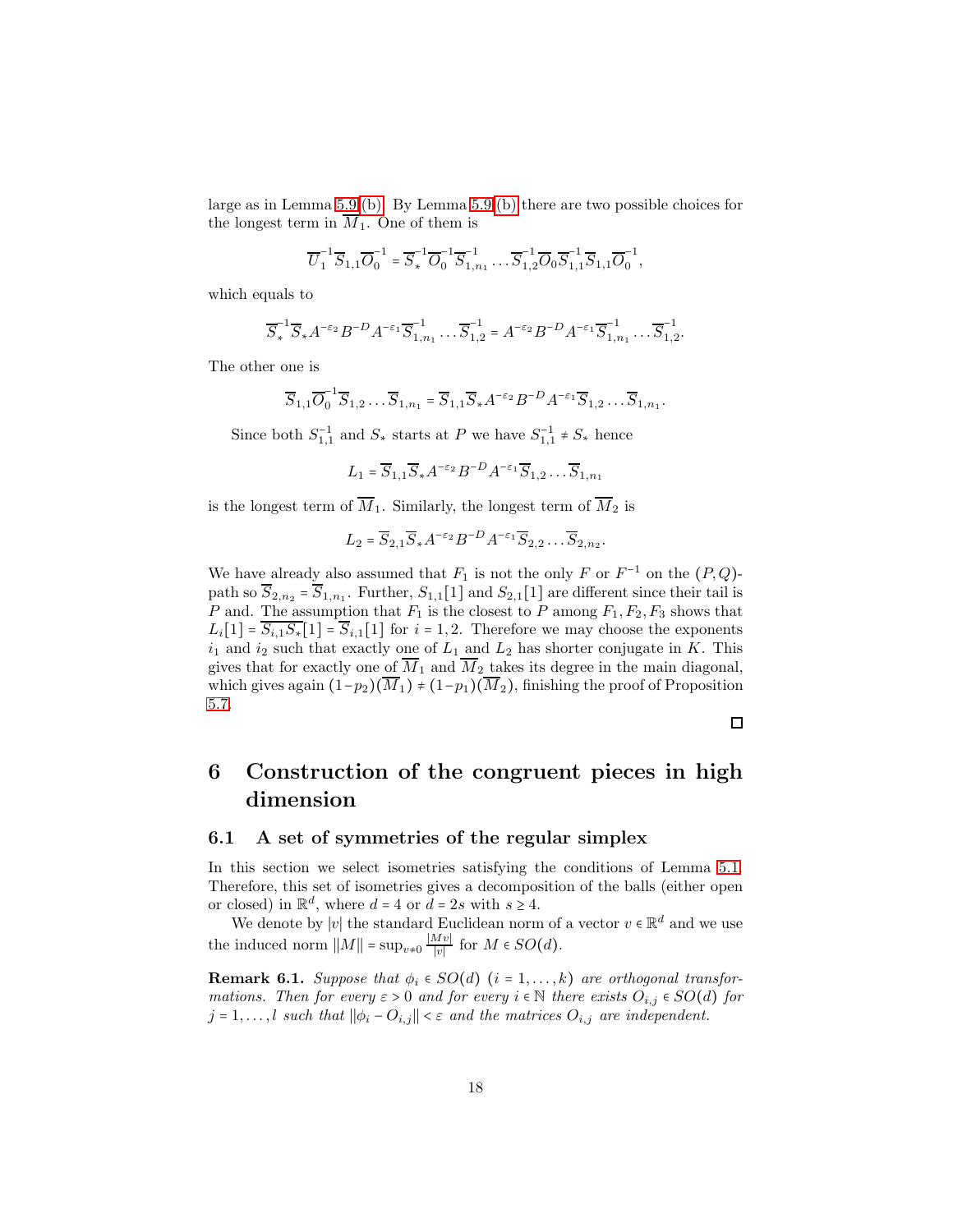**Proof.** It is easy to see that the parametrization  $\alpha_d : \Omega \to SO(d)$  is a continuous function of  $\omega \in \Omega$ , where the topology on  $SO(d)$  is defined by the induced norm. There exists an everywhere dense subset of  $\Omega$  whose elements are algebraically □ independent over Q, finishing the proof of the Remark [6.1.](#page-17-1)

<span id="page-18-0"></span>**Definition 6.2.** Let  $A_1, \ldots, A_{d+1}$  be the vertices of a regular simplex  $S_d$  such  $A_1, \ldots, A_{d+1}$  are in the boundary of the unit ball  $B_d$ . For  $k = 1, \ldots, d+1$ , let  $H_k$ denote the affine hyperplane containing  $A_i$  for every  $i \neq k$ . Let  $A'_k$  denote the set of  $A_i$  which is contained by  $H_k$ . For instance,  $A'_1 = \{A_2, \ldots, A_{d+1}\}.$ 

Let O denote the origin of the unit ball  $B_d$  of dimension  $d \geq 2$ . It is easy to see that  $H_k$  is perpendicular to the vector  $OA_k$ .

<span id="page-18-1"></span>**Lemma 6.3.** Let  $H_1$  and  $H_k$  be two affine hyperplanes as in Definition [6.2.](#page-18-0) Then there is a  $\phi_k \in SO(d)$ ,  $k = 1, \ldots, d+1$  such that  $\phi_k(H_1) = H_k$ . Furthermore  $\phi_k(\mathcal{A}'_1) = \mathcal{A}'_k.$ 

**Proof.** It is enough to show that the statement is true for  $k = 2$ . It is easy to check that there is a reflection  $r \in O(d)$  which fixes the points  $A_3, \ldots, A_{d+1}$ and maps  $A_1$  to  $A_2$ . Clearly, r is not in  $SO(d)$ . Therefore, we take another reflection r' which fixes the points  $A_1, A_2, \ldots, A_{d-1}$  and maps  $A_d$  to  $A_{d+1}$ . Then the composition  $\phi_2 = r \circ r'$   $SO(d)$  and  $\phi_k(\mathcal{A}'_1) = \mathcal{A}'_2$ .

The image  $\mathcal{I}_x$  of  $x \in \mathbb{R}^d$  was defined in Section [5.](#page-8-0) For the multiset  $\mathcal{I}_x$  we write  $\mathcal{I}_x \subset H \subset \mathbb{R}^d$  if and only if every element of  $\mathcal{I}_x$  is in H.

<span id="page-18-2"></span>**Lemma 6.4.** Let  $\phi_k \in SO(d)$   $(k = 2, \ldots, d + 1)$  as in Lemma [6.3](#page-18-1) and we fix  $\phi_1 = id$ . Let  $T_b(x) = x + b$ , where  $b \in \mathbb{R}^d$  with  $t = |b| < \frac{2}{3d+4}$ . Then every point  $x \in B_d$  has a preimage  $y = \phi_j^{-1}(x)$  for some  $j = 1, \ldots, d+1$  such that for every  $z \in B(y,t) \cap B_d$  the multiset  $\mathcal{I}_z \subset B_d$ .

**Proof.** We write a vector  $u \in \mathbb{R}^d$  as  $u = (u_1, u_2, \dots, u_d)$ .

We may assume that  $A_1 = (0, 0, \ldots, 0, 1)$ , where  $A_1$  is a vertex of the simplex given in Definition [6.2](#page-18-0) and the vector b and  $\overrightarrow{OA_1}$  have the same direction. Since  $\phi_1, \phi_2, \ldots, \phi_{d+1}$  are orthogonal transformations, in order to verify for some  $z \in B_d$ that  $\mathcal{I}_z = \{\phi_1(x), \phi_2(x), \ldots, \phi_{d+1}(x), T_b(x)\} \subset B_d$  it is enough to verify that  $T_b(z) = z + b \in B_d$ . It is easy to see that if  $z \in B_d$  with  $z_d < -\frac{t}{2}$ , then  $z + b \in B_d$ .

Every affine hyperplane  $H_k$  divides  $B_d$  into two parts. Let  $F_k$  denote the part containing the simplex  $S_d$  and  $E_k$  denote the other one.

We denote by  $B_d^{1-2t} = \{x \in \mathbb{R}^d : |x| < 1 - 2t\}, A_k^{1-2t}$  and  $H_k^{1-2t}$  the objects what we get from  $A_k$  and  $H_k$  by contracting  $B_d$  with ratio 1−2t from the origin 0, respectively. The affine hyperplane  $H_k^{1-2t}$  divides  $B_d$  into two parts. We denote by  $F^{1-2t}$  and  $E^{1-2t}$  the two parts of  $B_d$  which contains and which does not contain the contracted simplex, respectively.

If  $x \in B_d^{1-2t}$ , then we choose  $\phi_1 = id$  so  $y = x$ . It is easy to see that if  $z \in B(y,t) \cap B_d = B(x,t) \cap B_d$ , then  $z + b \in B_d$ .

Since the average of the coordinates of the points of the simplex  $S_d$  is 0 we have that the last coordinate of  $A_2, \ldots, A_{d+1}$  is  $-\frac{1}{d}$  $\frac{1}{d}$ . And similarly, since the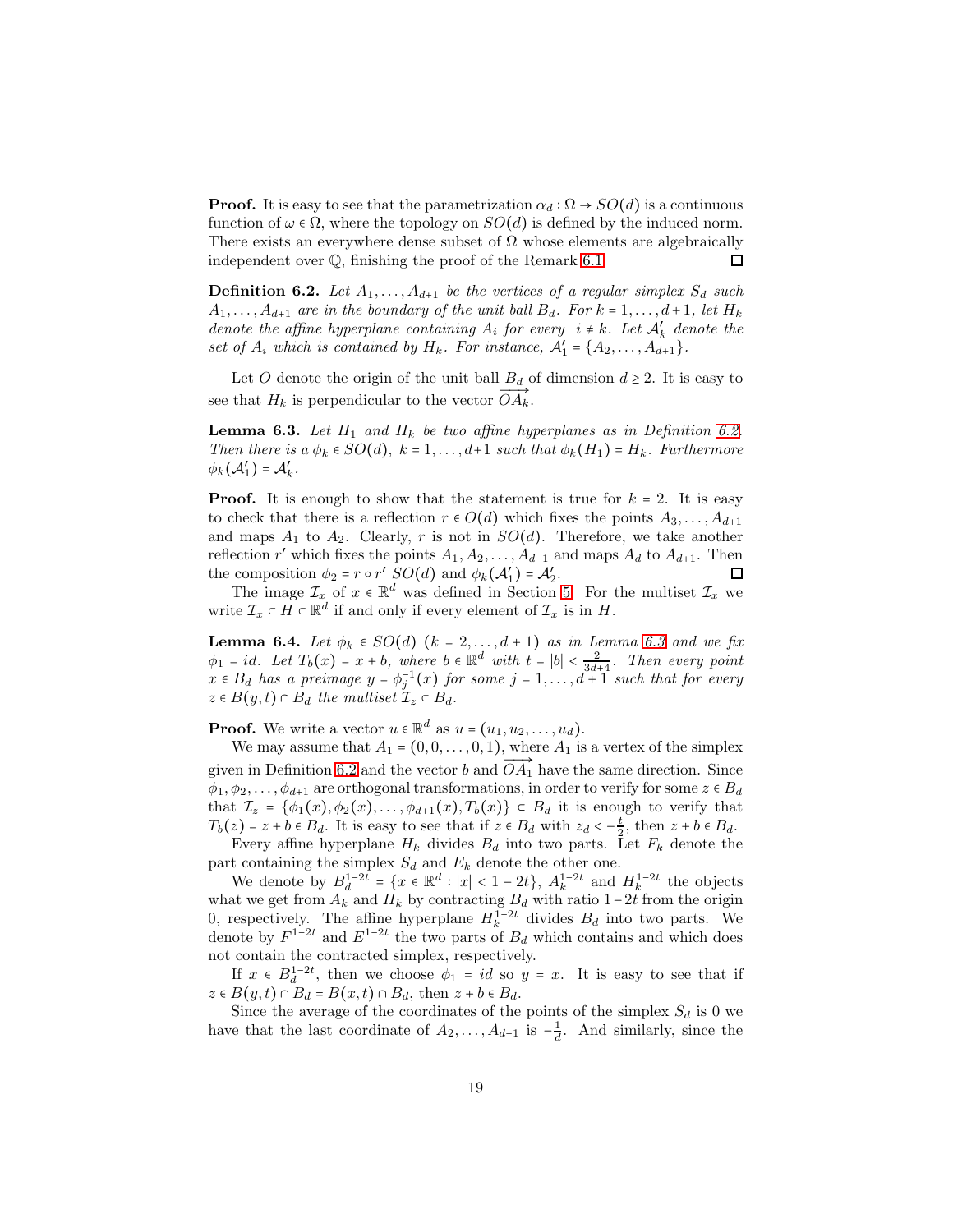last coordinate of  $A_1^{1-2t}$  is  $1-2t$ , the last coordinate of  $A_k^{1-2t}$   $(k = 2, ..., d+1)$  is  $-\frac{(1-2t)}{d}$ .  $(1-2t)$ 

If  $x \in E_k^{1-2t}$ , where k is not necessarily unique, then we choose  $\phi_k$ . Lemma [6.2](#page-18-0) gives that  $y \in E'_1$ . Since the last coordinate of the point in  $E_1^{1-2t}$  is smaller than  $-\frac{(1-2t)}{d}$  and  $t = |b| < \frac{2}{3d+4}$ , we have  $z_d \le -\frac{(1-2t)}{d} + t < -\frac{t}{2}$  for every  $z \in B_d \cap B(y, t)$ . Therefore,  $z + b \in B_d$ .

Clearly,  $B_d \subseteq \bigcup_{k=1}^{\tilde{d}+1} E_k^{1-2t} \cup B_d^{1-2t}$ , finishing the proof of Lemma [6.4.](#page-18-2) 口

<span id="page-19-0"></span>**Remark 6.5.** For  $x \in B_d$ , in order to find a preimage y which is a core point we use Lemma [6.4](#page-18-2) and besides, we guarantee that the elements of  $\mathcal{I}_y$  are different.

#### 6.2 Proof of Theorem [1.1](#page-1-0)

Now we can complete the proof of Theorem [1.1.](#page-1-0)

We construct  $4(2s + 1) + 1$  maps satisfying the conditions of Lemma [5.1,](#page-8-3) where the bijections are orthogonal transformations of  $SO(d)$  with  $d = 2s \geq 4$ and  $d \neq 6$ . In this case the d dimensional unit ball can be decomposed into  $4(2s+1)+2$  pieces.

According to Lemma [6.4,](#page-18-2) there exist orthogonal transformations  $\phi_i \in SO(d)$  $(i = 1, \ldots, d + 1)$  and  $|b| = t < \frac{2}{3d+4}$  which have the property that every point has a preimage y such that for every  $z \in B(y,t)$  we have  $\mathcal{I}_z \subset B_d$ .

By Lemma [6.1,](#page-17-1) for every  $1 \leq i \leq 2s + 1$  there exist independent orthogonal transformations  $O_{i,1}, O_{i,2}, O_{i,3}$  and  $O_{i,4}$  such that  $||O_{i,j} - \phi_i|| < t$  and  $||O_0 - id|| < t$ . Furthermore, we assume that  $O_{i,j}$ ,  $O_0$  and b form an independent system with respect to the standard basis of  $\mathbb{R}^d$ .

By choosing a suitable orthonormal basis in  $\mathbb{R}^d$ , we may use Lemma [6.4.](#page-18-2) If  $x \neq x_0 = 0$ , then there exists an i such that for every  $j = 1, ..., 4$  we have  $\mathcal{I}_y \subset B_d$ for  $y = O_{i,j}^{-1}(x)$ . By Remark [6.5,](#page-19-0) if we can guarantee that  $\mathcal{I}_y$  consists of different points, then y is a core point.

Lemma [4.4](#page-8-1) shows that  $O_{i_1,j_1}(y) \neq O_{i_2,j_2}(y)$  if  $y \neq 0$ , which is the case since  $x \neq 0$ . The only case which remains is that

$$
O_{k,l}(y) = O_0(y) + b \tag{14}
$$

for some y and  $O_{k,l}$ , where  $k \in \{1, ..., d+1\}, l \in \{1, ..., 4\}.$ 

<span id="page-19-2"></span>**Lemma 6.6.** Let  $O_{m,n}$   $(m = 1, ..., 2s+1, n = 1, ..., 4)$ ,  $O_0$  and b an independent system in  $\mathbb{R}^d$ , where  $d = 2s$ . For every  $x \neq 0$ , there exists at most one pair of linear transformations  $O_{i,j}$  and  $O_{k,l}$  such that for the point  $y = O_{i,j}^{-1}(x)$  the equation  $O_{k,l}(y) = O_0(y) + b$  might be satisfied.

**Proof.** Let us assume that for some  $0 \neq x \in B_d$  we have

 $O_{k_1, l_1}(y_1) = O_0(y_1) + b$  and  $O_{k_2, l_2}(y_2) = O_0(y_2) + b$ ,

where  $y_1 = O_{i_1, j_1}^{-1}(x)$  and  $y_2 = O_{i_2, j_2}^{-1}(x)$ . Thus, we get

<span id="page-19-1"></span>
$$
(O_{k_1,l_1} - O_0)(O_{i_1,j_1}^{-1}(x)) = b \text{ and } (O_{k_2,l_2} - O_0)(O_{i_2,j_2}^{-1}(x)) = b. \tag{15}
$$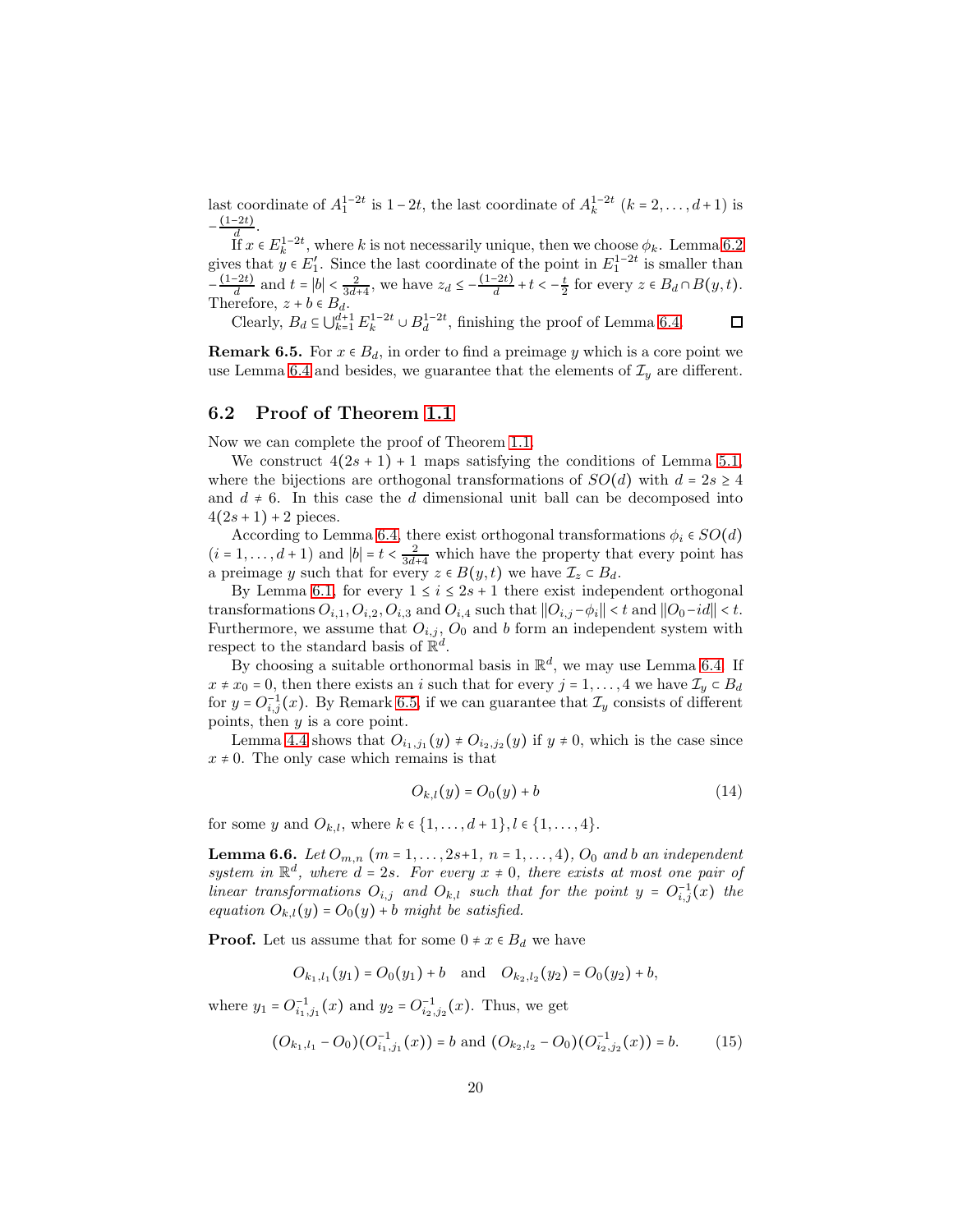Using again Lemma [4.4](#page-8-1) we get that  $O_0^{-1}O_{i,k}-I$  is invertible. Therefore equation [\(15\)](#page-19-1) can be written in the form

$$
x=O_{i_1,j_1}(O_0^{-1}O_{k_1,l_1}-I)^{-1}O_0^{-1}b \text{ and } x=O_{i_2,j_2}(O_0^{-1}O_{k_2,l_2}-I)^{-1}O_0^{-1}b.
$$

Hence

$$
O_{i_1,j_2}(O_0^{-1}O_{k_1,l_1}-I)^{-1}O_0^{-1}b=O_{i_2,j_2}(O_0^{-1}O_{k_2,l_2}-I)^{-1}O_0^{-1}b.
$$

Since  $O_{m,n}, O_0$  and b form an independent system, we can eliminate b from the previous equation, and we get the following:

<span id="page-20-1"></span>
$$
O_{i_1,j_1}(O_0^{-1}O_{k_1,l_1}-I)^{-1}O_0^{-1}=O_{i_2,j_2}(O_0^{-1}O_{k_2,l_2}-I)^{-1}O_0^{-1}.
$$
 (16)

Using Lemma [4.2,](#page-7-1) we may substituting  $O_0 = id$  and we get

<span id="page-20-0"></span>
$$
O_{i_1,j_1}(O_{k_1,l_1} - I)^{-1} = O_{i_2,j_2}(O_{k_2,l_2} - I)^{-1}.
$$
\n(17)

If  $O_{i_1,j_1} = O_{i_2,j_2}$  or  $O_{k_1,l_1} = O_{k_2,l_2}$ , then it is clear from equation [\(17\)](#page-20-0) that  $O_{i_1,j_1} = O_{i_2,j_2}$  and  $O_{k_1,l_1} = O_{k_2,l_2}$ .

Thus we can assume that  $O_{i_1,j_1} \neq O_{i_2,j_2}$  and  $O_{k_1,l_1} \neq O_{k_2,l_2}$ . Then we substitute such that  $O_{i_1,j_1} = O_{i_2,j_2}$ . This implies  $O_{k_1,l_1} = O_{k_2,l_2}$ . Hence either  $O_{i_1,j_1} = O_{k_1,l_1}$  and  $O_{i_2,j_2} = O_{k_2,l_2}$ , or  $O_{i_1,j_1} = O_{k_2,l_2}$  and  $O_{i_2,j_2} = O_{k_1,l_1}$ .

1. Let us assume first that  $O_{i_1,j_1} = O_{k_1,l_1}$  and  $O_{i_2,j_2} = O_{k_2,l_2}$ . We shortly denote  $O_{i_1,j_1}$  by U and we substitute  $O_{i_2,j_2} = U^{\tilde{2}}$ . From equation [\(17\)](#page-20-0) we get

$$
U(U - I)^{-1} = U^2(U^2 - I)^{-1}.
$$

This gives

$$
U^2 - I = (U - I)(U + I) = (U - I)U,
$$

which is a contradiction since  $U - I$  is invertible by Lemma [4.4.](#page-8-1)

2. Let us assume that  $O_{i_1,j_1} = O_{k_2,l_2}$  and  $O_{i_2,j_2} = O_{k_1,l_1}$ . Then we denote  $U = O_{i_1, j_1}$  and we substitute  $O_{i_1, j_1} = U^2$  again. Similar calculation gives

$$
I=(U+I)U.
$$

This gives  $U^2 + U - I$ , which is a polynomial expression, contradicting Lemma [4.2.](#page-7-1)

This shows that equation [\(16\)](#page-20-1) holds if and only if  $\{i_1, j_1\} = \{i_2, j_2\}$  and  $\{k_1, l_1\} = \{k_2, l_2\}$  finishing the proof of Lemma 6.6  ${k_2, l_2}$ , finishing the proof of Lemma [6.6.](#page-19-2)

For every  $x \neq 0$  we have already found  $O_{i,1}$ ,  $O_{i,2}$ ,  $O_{i,3}$  and  $O_{i,4}$  such that  $\mathcal{I}_{y_j} \subset B_d$ , where  $y_j = O_{i,j}^{-1}(x)$  for every  $j = 1, \ldots, 4$ . By Lemma [6.6](#page-19-2) at least three of  $y_i$  is a core point satisfying Lemma [5.1](#page-8-3) [\(b\).](#page-8-4)

If  $x_0$  is the origin it has to satisfy condition Lemma [5.1](#page-8-3) [\(a\).](#page-8-5) Therefore we need to guarantee that  $F^{-1}(x_0) = F^{-1}(0)$  is a core point. Indeed, if  $y = F^{-1}(0) \neq$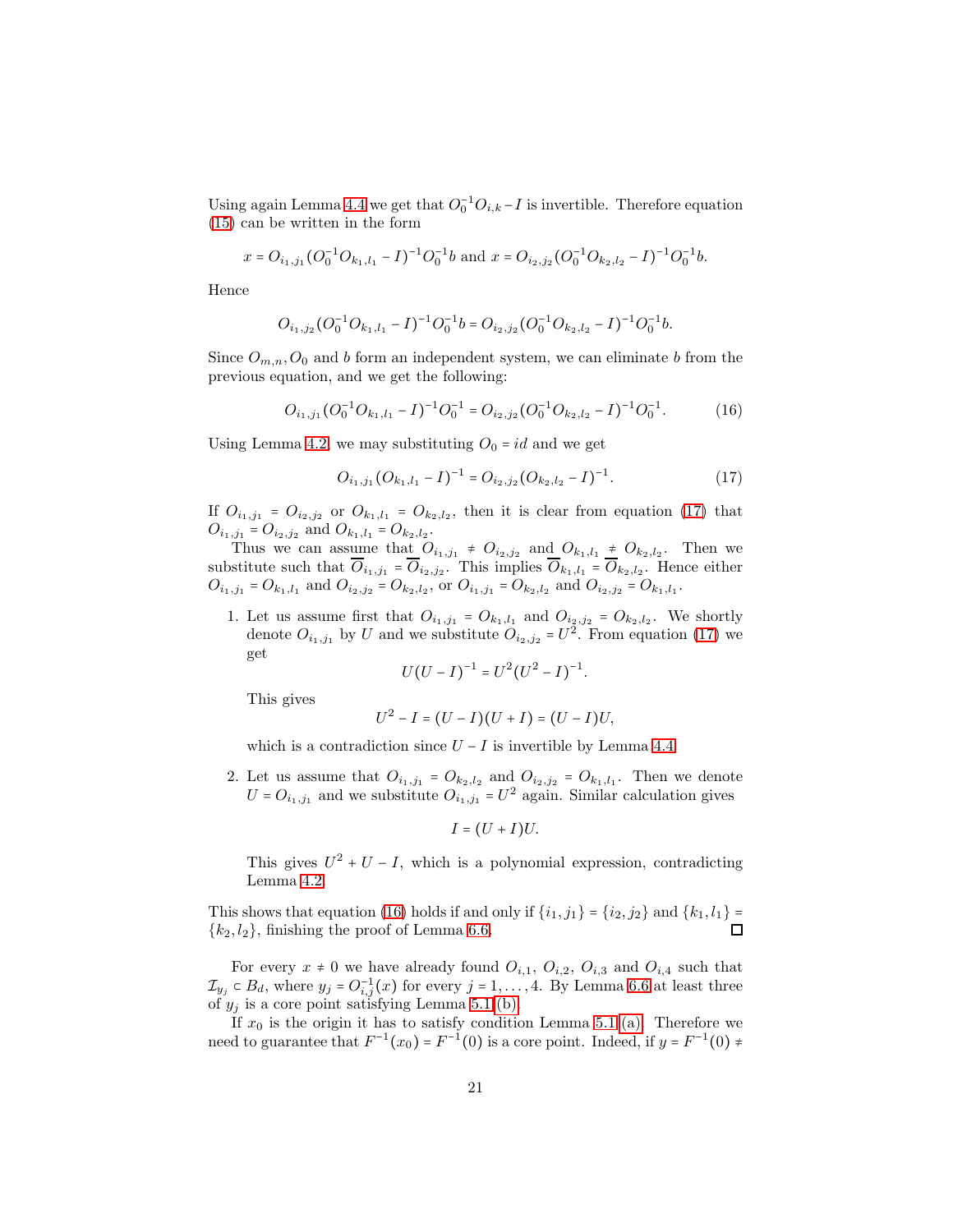0, then  $O_{i_1,k_1}(y) \neq O_{i_2,k_2}(y)$  holds again by Lemma [4.4.](#page-8-1) Clearly,  $F(y) = 0$ , thus  $O_{k,l}(y) = F(y)$  cannot hold for any k and l. Due to the choice of b we have  $\mathcal{I}_y \subset B_d$ .

Since the matrices  $O_0$ ,  $O_{i,j}$  and b is an independent system and the dimension  $d = 2s \geq 4$  and  $s \neq 3$ , we can use Theorem [5.4.](#page-9-1) Thus the graph  $\Gamma_{\mathcal{F}}$  has the property [\(2\)](#page-8-2) for  $\mathcal{F} = \{F, O_{m,n}\}\$  ( $m = 1, \ldots, 2s+1, n = 1, \ldots, 4$ ), where  $F = T_b O_0$ .

We conclude that  $\mathcal F$  satisfies the conditions of Lemma [5.1,](#page-8-3) finishing the proof of Theorem [1.1.](#page-1-0)

- **Remark 6.7.** 1. The proof above gives a construction for  $m = 4 \cdot (2s+1)+1 =$  $4d + 5$  pieces in dimension  $d = 2s$ . We can easily obtain a construction for  $m > 4d + 5$ , since we can add any finite number of orthogonal transformations with algebraically independent parameters to the already defined ones, which satisfy the conditions of Lemma [5.1.](#page-8-3)
	- 2. Most probably, this bound  $4d + 5$  is practically not the best but this construction of Section [6](#page-17-0) cannot be modified without difficulties.

### <span id="page-21-0"></span>7 Decomposition in higher dimension

In this section we prove Theorem [1.3.](#page-1-2)

In [\[2\]](#page-26-2) the authors proves the following theorem

**Theorem 7.1.** The 3s dimensional ball can be decomposed into finitely many pieces for every  $s \in \mathbb{Z}^+$ .

This shows that there is a decomposition for  $d = 6$  and  $d = 9$ . In order to prove Theorem [1.3,](#page-1-2) by Theorem [1.1](#page-1-0) it is enough to prove it when  $d \geq 7$  is odd and  $d \neq 9$ . Such an integer can be written in the form  $d = d' + 3$ . Then we write the elements x of  $\mathbb{R}^d$  as  $x = (y, z)$ , where  $y \in \mathbb{R}^{d'}$  and  $z \in \mathbb{R}^3$ , where  $d' \ge 4$  is even and  $d' \neq 6$ .

We shall recall some of the results of [\[2\]](#page-26-2) for the 3 dimensional case using our notation.

The following lemma is essentially the same as [\[2,](#page-26-2) Lemma 3.5].

<span id="page-21-1"></span>**Lemma 7.2.** Suppose that  $O'_0, O'_1, \ldots, O'_m \in SO(3)$  and  $b \in \mathbb{R}^3$  form an independent system. Let  $F = T_b O_0'$  and  $\mathcal{F} = \{F, O_1', \ldots, O_m'\}$ . If C is a cycle in  $\Gamma_{\mathcal{F}}$ , then the corresponding word does not contain the letter  $F$  or  $F^{-1}$ .

We remind that a cycle has distinct points aside from the first and the last vertices of it which coincide. We refer to [\[2,](#page-26-2) Lemma 4.1] which states the following.

**Lemma 7.3.** Suppose that  $O'_0, O'_1, \ldots, O'_m \in SO(3)$  and  $b \in \mathbb{R}^3$  form an independent system. Let  $\mathcal{F} = \{T_b O'_0, O'_1, \ldots, O'_m\}$ . Then  $\Gamma_{\mathcal{F}}$  has property [\(2\)](#page-8-2).

Finally, a version of Lemma 4.2. in [\[2\]](#page-26-2) states following

 $\Box$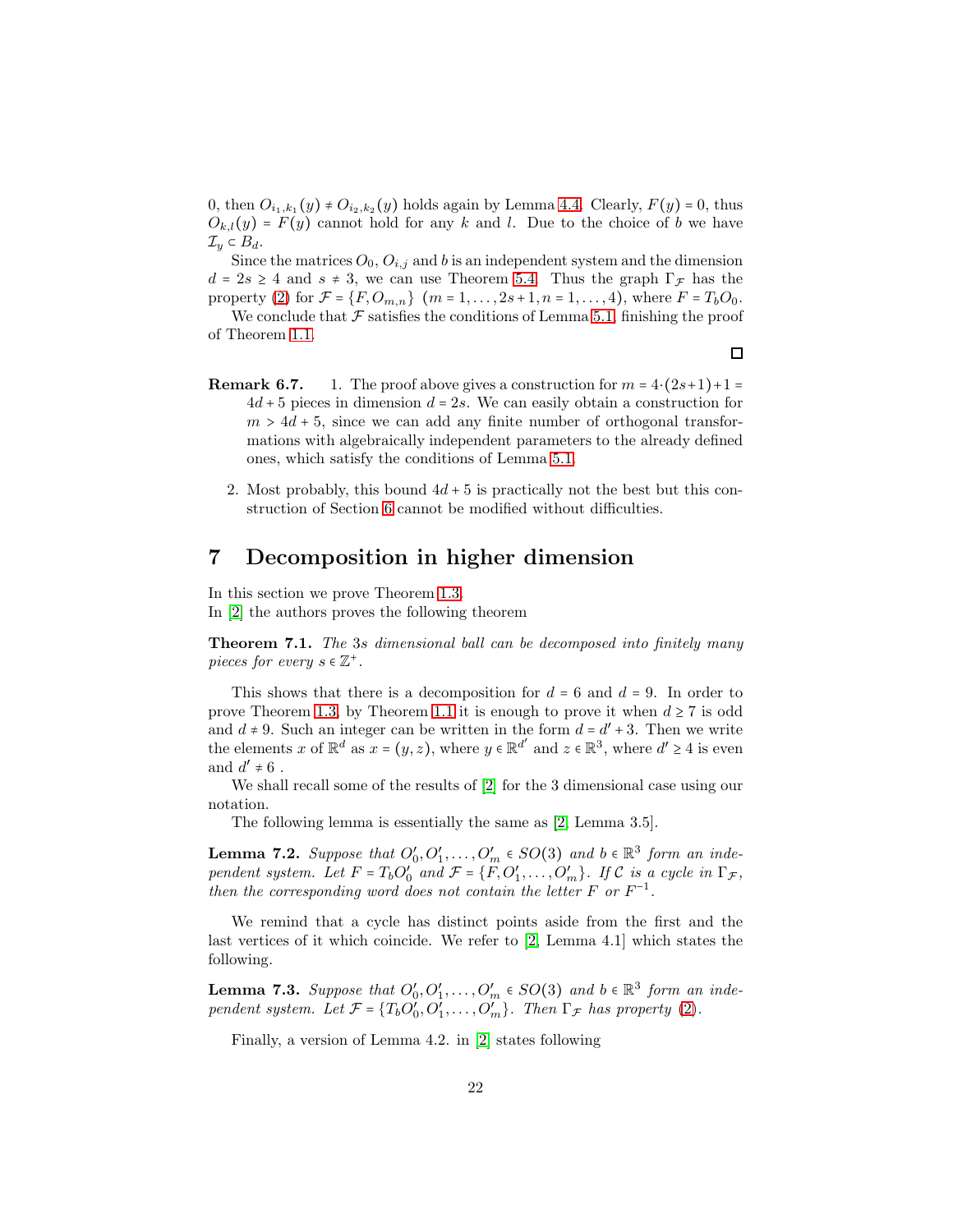<span id="page-22-1"></span>**Lemma 7.4.** Suppose that  $O'_1, \ldots, O'_m \in SO(3)$  are independent orthogonal transformations. Then for every  $0 \neq x \in \mathbb{R}^3$  there are at most two elements of the form  $O'_{i}$  such that  $I_{O_{i}^{\prime-1}(x)}$  does not consist of different points.

Our aim is to construct  $d$  dimensional special orthogonal transformations satisfying the conditions of Lemma [5.1.](#page-8-3)

Let  $b_1$  be a vector in  $\mathbb{R}^{d'}$ . Let  $\phi_1, \phi_2, \ldots, \phi_{d'+1} \in SO(d')$  as in Lemma [6.4](#page-18-2) with the additional assumption that  $\overrightarrow{OA_1}$  and  $b_1$  have the same direction. For every  $1 \leq i \leq d' + 1$  we choose 20 orthogonal transformations  $O_{i,j}$   $(j = 1, ..., 20)$  such that  $||O_{i,j} - \phi_i|| \leq \varepsilon'$  for some  $\varepsilon' > 0$ . Let  $O_0 \in SO(d')$  satisfies  $||O_0 - I_{d'}|| \leq \varepsilon'$ , where  $I_n$  denotes the *n* dimensional identity matrix and let  $F = T_{b_1}O_0$ . We assume that  $O_0$ ,  $O_{i,j}$  and  $b_1$  form an independent system.

Let  $\phi'_1, \phi'_2, \phi'_3, \phi'_4 \in SO(3)$  as in Lemma [6.4](#page-18-2) and  $b_2 \in \mathbb{R}^3$ . We assume again that for one of the points  $A'_1$  of the 3 dimensional simplex, the vector  $OA'_1$ and  $b_2$  have the same direction. We denote by  $1 \leq j' \leq 4$  the integer such that j ≡ j' mod 4. For every  $1 \le j \le 20$  we choose  $O'_{i,j} \in SO(3)$  for  $(1 \le i \le d' + 1)$ such that  $||O'_{i,j} - \phi'_{j'}|| \leq \varepsilon'$  and let  $||O'_{0} - I_{3}|| < \varepsilon'$  and let  $F' = T_{b_2}O'_{0}$ . We assume again that  $O'_0, O'_{i,j}$  and  $b_2$  form an independent system, where  $b_2 \in \mathbb{R}^3$ .

We define the orthogonal transformations  $\hat{O}_0$  and  $\hat{O}_{i,j} \in SO(d)$  by

$$
\hat{O}_0(x,y) = (O_0(y), O'_0(z))
$$
 and  $\hat{O}_{i,j}(y,z) = (O_{i,j}(y), O'_{i,j}(z))$ 

and for  $b = (b_1, b_2) \in \mathbb{R}^d$  let

$$
\hat{F} = T_b \hat{O}_0(x) = (T_{b_1} O_0(y), T_{b_2} O_0'(z)).
$$

One can see that there exists some  $\varepsilon$  depending only on  $\varepsilon'$  and d such that for  $\Phi_{i,j} = (\phi_i, \phi'_j) \in SO(d)$   $(i = 1, ..., d+1, j = 1, ..., 4)$  there are at least 5 orthogonal transformations of the form  $\hat{O}_{i,j}$  such that  $\|\hat{O}_{i,j} - \Phi_{i,j}\| < \varepsilon$  and if  $\varepsilon'$ tends to 0 then  $\varepsilon$  tends to 0 as well.

<span id="page-22-0"></span>**Lemma 7.5.** The graph  $\Gamma_{\hat{\mathcal{F}}}$  has property ([2](#page-8-2)), where  $\hat{\mathcal{F}} = \{ \hat{F}, \hat{O}_{1,1}, \dots, \hat{O}_{d'+1,20} \}.$ 

**Proof.** We claim that if C is a cycle in  $\Gamma_{\hat{F}}$ , then for every vertex  $(y, z) \in \mathbb{R}^d$  on the cycle C we have  $y = 0$ . One can easily assign to C a word W by identifying the vertices by the letters  $\hat{O}_{i,j}$  and  $\hat{F}$ . Clearly, W is a reduced word.

Let  $W'$  be the restriction of  $W$  to the last three coordinates. Lemma [7.2](#page-21-1) shows that if  $W'$  contains  $F^{\pm 1}$ , then  $W'$  does not have a fixed point. Hence W does not contain the letter  $\hat{F}$  or  $\hat{F}^{-1}$ . In this case W'' which is the restriction of W to the first  $d'$  coordinates can be identified by an element of the group K which is not the identity element. Lemma [4.4](#page-8-1) shows that the only fixed point of  $W''$  is 0 so  $y = 0$  for each vertex  $(y, z)$  of  $\mathcal{C}$ .

Thus if  $\Gamma_{\hat{F}}$  contains two cycles  $\mathcal{C}_1$  and  $\mathcal{C}_2$  sharing an edge, then  $\mathcal{C}_1$  and  $\mathcal{C}_2$ can be considered as cycles in  $\mathbb{R}^3$  in the graph  $\Gamma_{\mathcal{G}}$ , where  $\mathcal{G} = \{F', O'_1, \ldots, O'_m\}$ . In this case [\[2,](#page-26-2) Lemma 2.1] shows that  $C_1$  and  $C_2$  coincide, finishing the proof of Lemma [7.5.](#page-22-0) □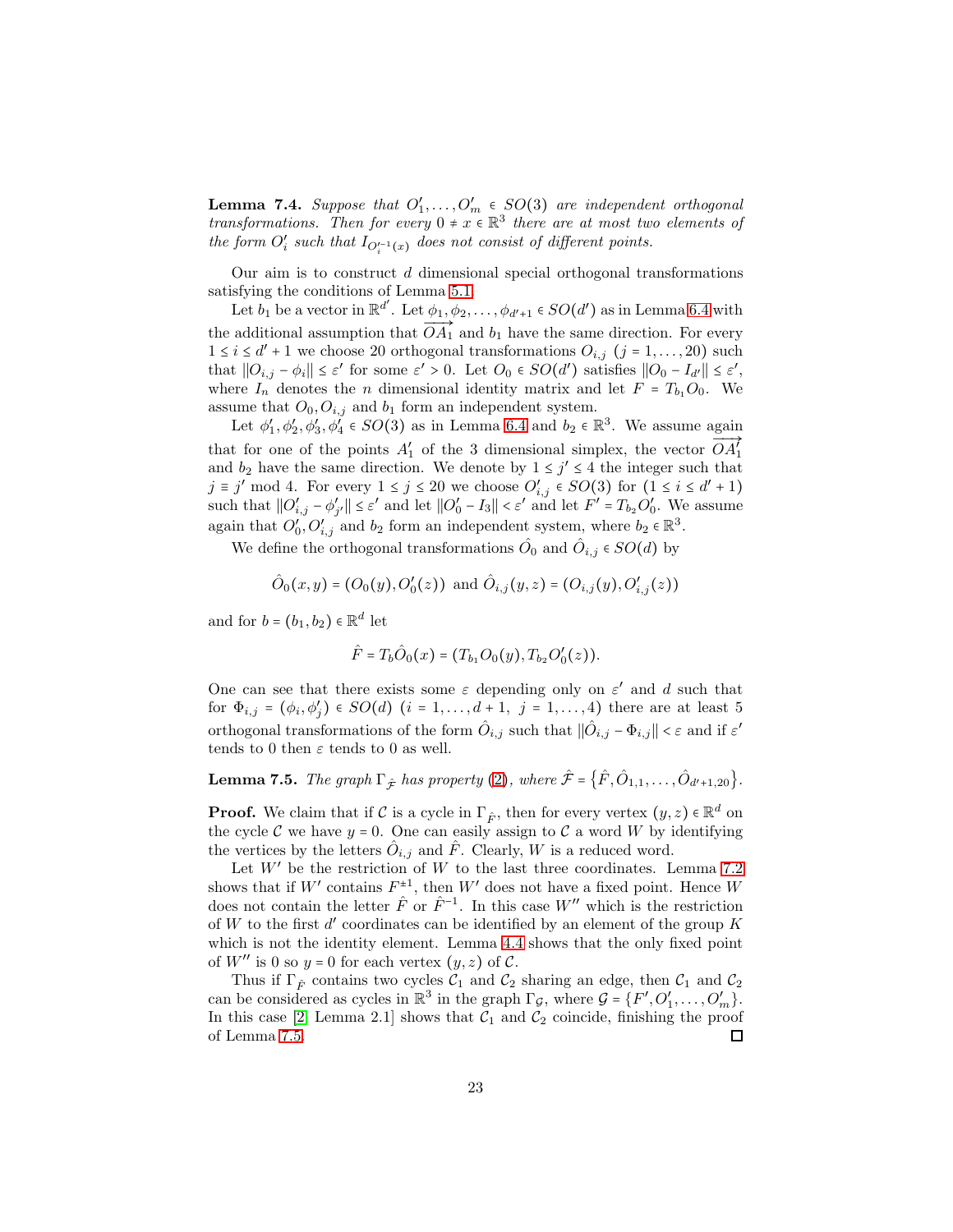We prove that  $x_0 = 0$  satisfies the conditions given in Lemma [5.1](#page-8-3) with respect to the graph  $\Gamma_{\mathcal{F}'}$ .

It is easy to see that for  $\hat{F}^{-1}(x_0) = \hat{F}^{-1}(0) = (y_0, z_0)$  we have  $0 \neq y_0 \in \mathbb{R}^{d'}$ which shows that  $\hat{O}_{i,j}((y_0, z_0)) \neq \hat{O}_{k,l}((y_0, z_0))$  if  $(i,j) \neq (k,l)$  using Lemma [4.4.](#page-8-1) Moreover these points differ from  $\hat{F}(\hat{F}^{-1})(0) = 0$  hence  $\hat{F}^{-1}(0)$  is a core point if  $|b|$  < 1.

<span id="page-23-0"></span>**Lemma 7.6.** For every  $0 \neq x = (y, z) \in \mathbb{R}^d$  there are at most two  $\hat{O}_{i,j}$  such that  $\mathcal{I}_{\hat{O}_{i,j}^{-1}(x)}$  does not consist of different elements.

**Proof.** If  $y \neq 0$ , then Lemma [6.6](#page-19-2) shows that there is at most one  $\hat{O}_{i,j}$  such that the elements of  $\mathcal{I}_{\hat{O}_{i,j}^{-1}(x)}$  are not different. Lemma [7.2](#page-21-1) shows that  $O'_{i,j}(v) \neq$  $T_{b_2}O'_0(v)$  for every  $v \in \mathbb{R}^3$  so it can only happen that for  $(0, v) = \hat{O}_{i,j}^{-1}(x) \in \mathbb{R}^d$ we have  $\hat{O}_{k_1, l_1}(0, v) = \hat{O}_{k_2, l_2}(0, v)$  for some  $1 \leq k_1, k_2 \leq d'$  and  $1 \leq l_1, l_2 \leq 20$ . Lemma [7.4](#page-22-1) gives that there at most two  $\hat{O}_{k,l}$  with this property.  $\Box$ 

One can see from Lemma [7.6](#page-23-0) that in order to verify that every  $0 \neq x = (y, z) \in$  $B_d$  is the image of at least three core points we only have to show that for at least five  $(i, j)$  pair  $\mathcal{I}_{\hat{O}_{i,j}^{-1}(x)} \subset B_d$ .

We will compare the length of vectors of different dimension so we denote by  $|v|_k$  the length of the vector  $v \in \mathbb{R}^k$ . Now we assume that  $|b_1|_{d'} = |b_2|_3$  = t. Choosing a suitable basis again, we assume that  $b = (b_1, b_2)$ , where  $b_1 =$  $(0,\ldots,0,0,t) \in \mathbb{R}^{d'}$  and  $b_2 = (0,0,t) \in \mathbb{R}^3$  and  $A_1 \in \mathbb{R}^{d'}$ , which is a vertex of the simplex defined in Lemma [6.2,](#page-18-0) is just  $(0, \ldots, 0, 1)$ .

$$
\underbrace{\qquad \qquad }_{d'}
$$

- <span id="page-23-2"></span><span id="page-23-1"></span>**Lemma 7.7.** (a) Let  $x \in \mathbb{R}^k$  with  $|x|_k > \frac{1}{3}$ . Then there exists  $\phi_i \in SO(k)$ as in Lemma [6.2](#page-18-0) such that for  $\phi_i(x) = (y_1, \ldots, y_k)$  we have  $y_k \leq -\frac{1}{3k}$ . Moreover, if  $|c|_k = |(0,\ldots,0,c_k)|_k \leq \frac{1}{6k}$ , then for every  $u \in B(\phi_i(x),|c|_k)$ with  $|u|_k = |x|_k$  we have  $u_k \leq -\frac{1}{6k}$  and  $|u + c|_k \leq |x|_k$ .
	- (b) For every  $\varepsilon > 0$  there exists  $r > 0$  such that if  $|c| < r$ , then for every  $x \in B_k \setminus B_k^{\varepsilon}$  there exists  $\phi_i \in SO(k)$  such that  $|u + c|_k \leq |x|_k$  for every  $u \in B(\phi_i(x), |c|_k)$  with  $|u|_k = |x|_k = |\phi_i(x)|_k$ .

#### Proof.

- (a) Clearly,  $B_k \setminus B_k^{\frac{1}{3}} \subset \cup_{i=1}^{k+1} E_i^{\frac{1}{3}}$ , where  $E_i^{\frac{1}{3}}$  denotes the intersection of a halfplane with  $B_k$  as in Lemma [6.4.](#page-18-2) Hence x is contained in  $E_i^{\frac{1}{3}}$  for some  $1 \leq i \leq k+1$ . Since  $\phi_i(E_i^{\frac{1}{3}}) = E_1^{\frac{1}{3}}$ , the last coordinate of  $\phi_i(x)$  is smaller than or equal to  $-\frac{1}{3k}$ . Finally, one can easily verify that the last coordinate of z is smaller than  $-\frac{|c|_k}{2}$ , which gives that  $|u + c|_k \leq |u|_k = |x|_k$ .
- (b) Using the same argument again, we may assume that  $\phi_i(x) \in E_1^{\varepsilon}$ . This shows that the last coordinate of  $u = (u_1, \ldots, u_k)$  is smaller than or equal to  $-\varepsilon \frac{1}{k}$  $\frac{1}{k}$  + |c|<sub>k</sub>. If |c|<sub>k</sub> is small enough, then  $u_k < -\frac{|c|_k}{2}$  which guarantees that  $|u + c|_k \leq |u|_k.$  $\Box$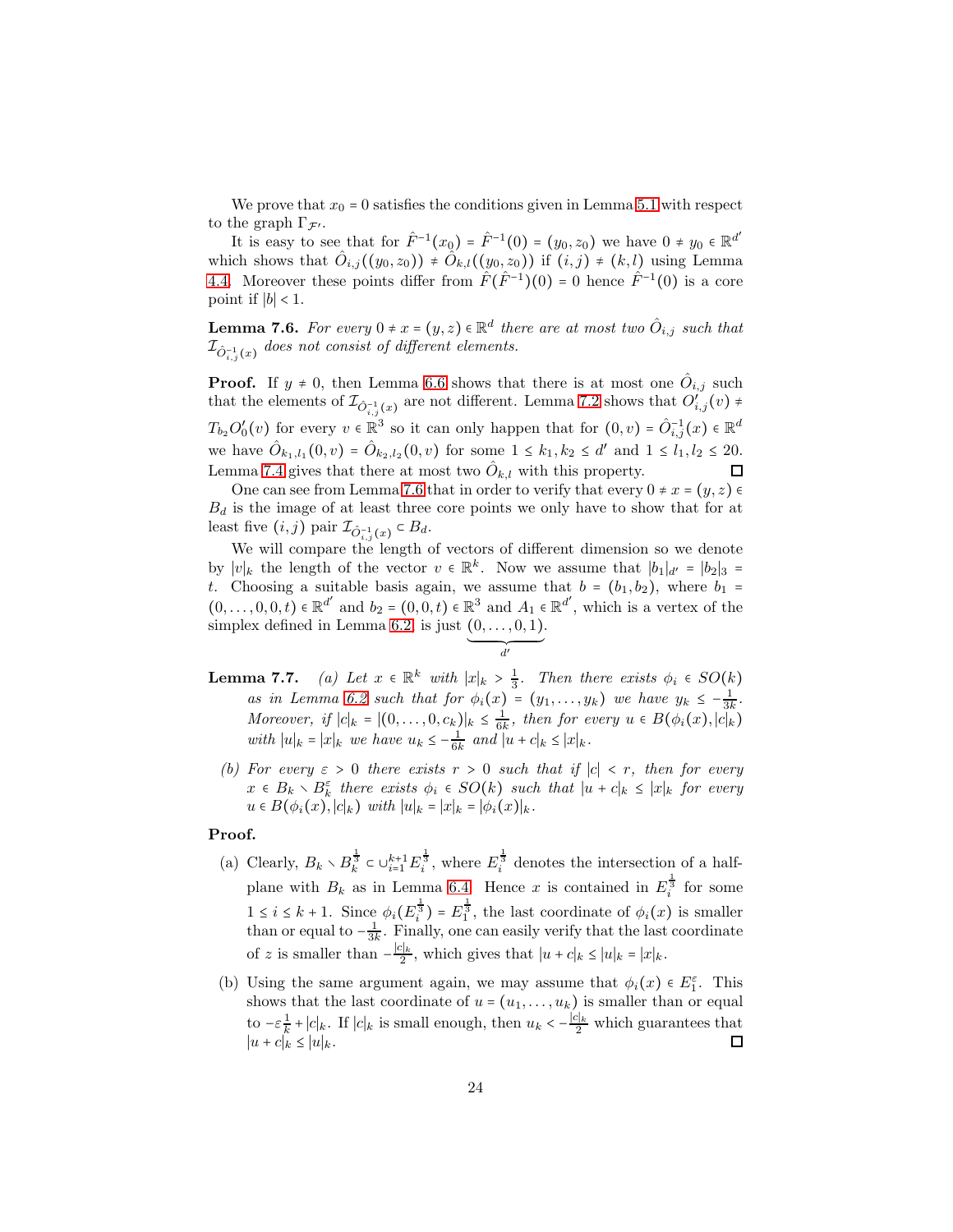<span id="page-24-2"></span>**Lemma 7.8.** If  $\sqrt[d]{2t^2} = |b|_d = |(0, \ldots, 0, t, 0, 0, t)|$  is small enough, then for every  $x = (y, z) \in \mathbb{R}^d$  there exists  $\Psi = (\phi_i, \phi'_j)$  such that  $u + b \in B_d$  for every  $u = (u_1, u_2) \in B(\Psi(x), |b|)$  with  $|u_1|_{d'} = |y|_{d'}$  and  $|u_2|_3 = |z|_3$ .

**Proof.** It is easy to see that if  $|x|_d < 1 - |b|_d$ , then  $u + b \in B_d$ . Therefore, if  $|b|_d < \frac{1}{3}$ , then we may assume that either  $|y|_{d'}$  or  $|z|_3$  is greater than  $\frac{1}{3}$  since  $\frac{\sqrt{2}}{3} + \frac{1}{3} < 1.$ 

Let us assume first that  $|y|_{d'} \geq \frac{1}{3}$ . Let  $\theta_{d'}$  be a negative number what we will define later and let  $\varepsilon = -\frac{\theta_d}{6}$ . By Lemma 7.7 [\(b\)](#page-23-1) there exists  $r > 0$  such that if  $|b_2|_3 < r$ , then for every fixed  $w = (w_1, w_2) \in \mathbb{R}^{d'+3}$  with  $|w_2|_3 > \varepsilon$  there exists  $\phi'_j$  such that for every  $u_2 \in B(\phi'_j(w_2), |b_2|_3)$  with  $|u_2|_3 = |w_2|_3$  we have  $|\phi'_j(u_2) + b_2|_3 \le |w_2|_3$ . Therefore, if  $|y|_{d'} \ge \frac{1}{3}$  and  $|z|_3 \ge \varepsilon$ , then there exists a d dimensional orthogonal transformation of the form  $\Psi = (\phi_i, \phi'_j)$  such that for every if  $u = (u_1, u_2) \in \mathbb{R}^d$  with  $|u_1|_{d'} = |y|_{d'}$ ,  $|u_2|_3 = |z|_3$  and  $u \in B(\Psi(x), |b|)$ , then  $u + b \in B_d$ . Thus we may assume  $|z|_3 < \varepsilon$ .

We show that  $|u_1 + b_1|^2_{d'} + |u_2 + b_2|^2_3 \le |y|^2_{d'} + |z|^2_3$ . This is equivalent to  $|b_1|^2_{d'}$  $|b_2|^2_3 \leq -2u_1b_1 - 2u_2b_2$ , where the product of two vectors is the standard inner product. Using  $|b_1| = |b_2| = t$  we get

<span id="page-24-1"></span>
$$
t \le -|u_1|_{d'} \cos \tau_1 - |u_2|_3 \cos \tau_2, \tag{18}
$$

where  $\tau_1$  and  $\tau_2$  denotes the angle between  $b_1$  and  $u_1$  and between  $b_2$  and  $u_2$ , respectively. Lemma 7.7 [\(a\)](#page-23-2) gives that the last coordinate  $u_1$  is smaller than  $-\frac{1}{6d'}$  so  $\cos \tau_1$  can be estimated from above by a number  $\theta_{d'} = -\frac{1}{3} \frac{1}{6d'}$  which only depends on d. Thus

<span id="page-24-0"></span>
$$
-|u_1|_{d'}\cos\tau_1 - |u_2|_3\cos\tau_2 \ge -\frac{1}{3}\theta_{d'} - |u_2|_3 \ge -\frac{1}{3}\theta_{d'} + \frac{1}{6}\theta_{d'} = -\frac{1}{6}\theta_d. \tag{19}
$$

It is easy to see that this last term in equation [\(19\)](#page-24-0) is a positive number which only depends on  $d$  so for suitable choice of  $t$  combining with the previous conditions for |b| =  $\sqrt[4]{2t^2}$  we have that equation [\(18\)](#page-24-1) holds, finishing the proof of Lemma [7.8.](#page-24-2)  $\Box$ 

Lemma [7.5,](#page-22-0) Lemma [7.6](#page-23-0) and Lemma [7.8](#page-24-2) imply that for every  $x \in B_d$  there are at least five  $\overline{O}_{i,j}$  such that  $\mathcal{I}_{\overline{O}_{i,j}}^{-1}(x) \subset B_d$  and clearly, three of them are core points. We conclude that all the conditions of Lemma [5.1](#page-8-3) are satisfied, finishing the proof of Theorem [1.3.](#page-1-2)  $\Box$ 

Now we collect the results on the number of pieces required for the decomposition in different dimensions to prove Theorem [1.4.](#page-1-3)

#### Proof of Theorem [1.4](#page-1-3):

We distinguish 3 major cases.

- 1. If  $d = 3, 6$  or 9 then  $B_d$  can be decomposed into finitely pieces by [\[2,](#page-26-2) Theorem 1].
- 2. If  $d = 2s \geq 4$ , where  $s \geq 2$  and  $s \neq 3$ , then the number of orthogonal transformations is  $4(2s+1) + 1 = 4d+5$  and hence  $B_d$  can be decomposed into  $(4d + 5) + 1 = 4d + 6$  pieces, by Theorem [1.2.](#page-1-1)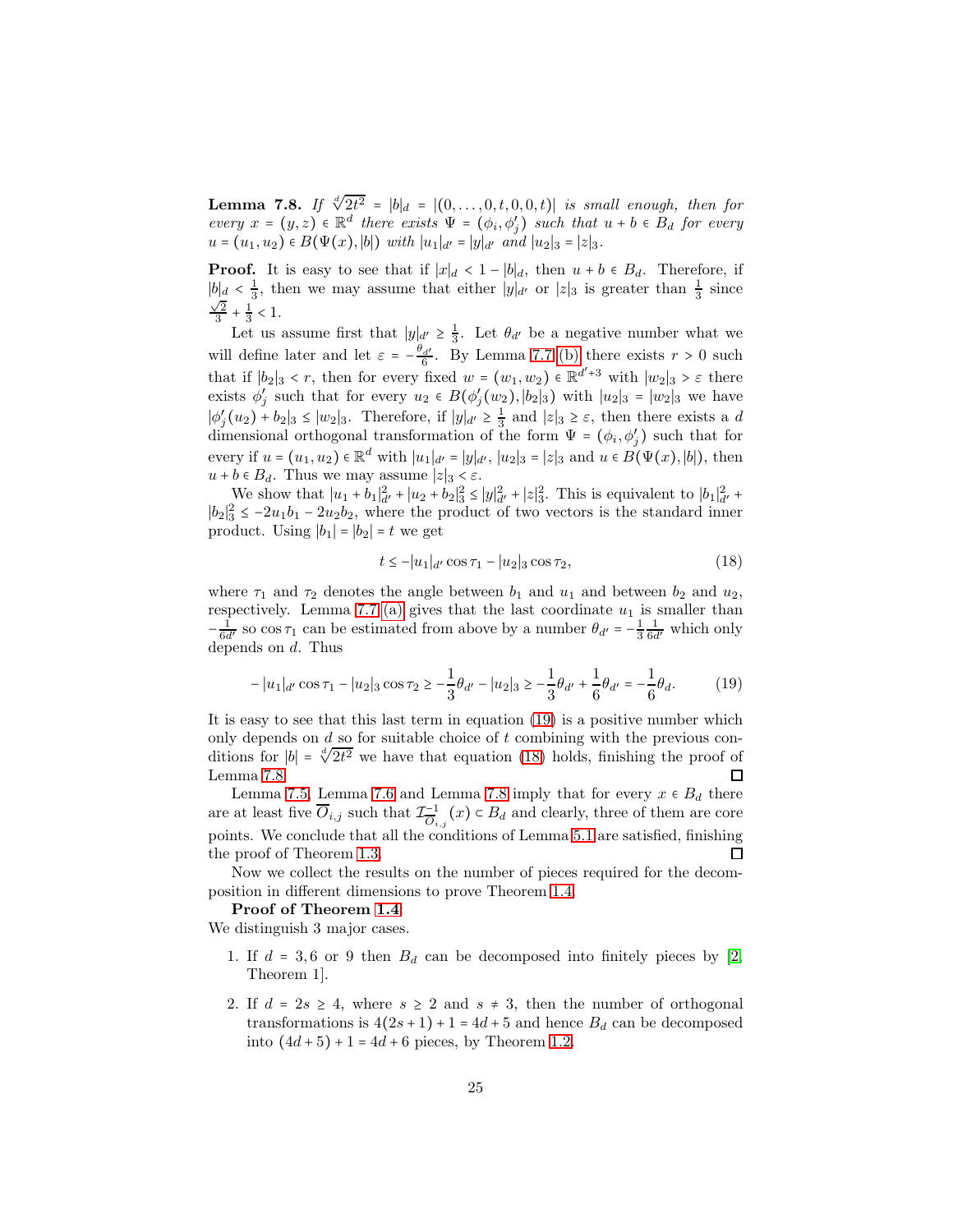3. If  $d = 2s + 3$ , where  $s \geq 2$  and  $s \neq 3$ , then the number of orthogonal transformations is  $5(4(2s+1))+1=20(d-2)+1$  and hence  $B_d$  can be decomposed into  $(20(d-2)+1)+1 = 20d-38$  pieces, by Theorem [1.3.](#page-1-2)

<span id="page-25-0"></span>Therefore the number of pieces is asymptotically, less than or equal to 20d if d.

### 8 Problems and results in dimension d

In dimension  $d = 2$  the transformation group  $O_2$  does not contain noncommutative free subgroups, thus the methods worked out in [\[2\]](#page-26-2) and in this article and cannot say anything about the divisibility of the discs. C. Richter posed a question about decomposition of the disc using affine transformations instead of orthogonal transformations. A celebrated result of von Neumann shows that the group of affine transformations contains noncommutative free subgroups. In this case, the main difficulty is to satisfy the conditions [\(b\)](#page-8-4) of Lemma [5.1.](#page-8-3) We do not know whether or not Richter's problem can be solved along these lines.

By Theorem [1.2,](#page-1-1) the minimal number of pieces  $\tau_d$  which is needed to decompose  $B_d$ , is less than 20d for  $d \ge 10$ . The main result of [\[7\]](#page-26-0), which was reproved in [\[6\]](#page-26-6), shows that  $\tau_d > d$ . Thus we get that  $\tau_d = \Theta(d)$ , which is best possible in some sense. This widely improves the upper bound of  $\tau_d$  for  $d = 3s$  given in [\[2\]](#page-26-2), where it was shown that  $\tau_d \leq \exp(c_1 d \log d)$  for a positive constant  $c_1$ .

As for  $d = 3$ , the question whether or not  $B_3$  is m-divisible for  $4 \le m \le 21$  is open, for  $d \ge 10$ , the question whether or not  $B_d$  is m-divisible for  $d+1 \le m \le 20d$ also remains open. There are several obstacles in the way of improving these bounds. One of them is the condition of Lemma [5.1](#page-8-3) which requires that every point  $x \neq x_0$  has to be the image of at least three core points. In [\[2,](#page-26-2) Example 6.1] was shown that this condition of Lemma [5.1](#page-8-3) is sharp.

The most related question is whether or not  $B_d$  is divisible for  $d = 5$ . It is very likely that the answer is affirmative. However, our proof does not seem to work in this case. The crucial step in the proof of Theorems [1.3](#page-1-2) is to check that the conditions of Lemma [5.1](#page-8-3) is satisfied on the graph generated by the isometries. Our proof in even dimension  $d = 2s$  is based on the fact that if  $O \in SO(2s)$  is a 'generic' rotation then O has no fixed point other than the origin. Thus  $T_bO$  has a fixed point for *every* vector  $b \in \mathbb{R}^{2s}$ , since  $I - O$  is invertible, and  $(I - O)^{-1}(b)$ is a fixed point of  $T_bO$ . This statement does not hold for dimension  $d = 2s + 1$ . Furthermore it can be easily shown that 1 is an eigenvalue of a 'generic' rotation  $O \in SO(2s+1)$  with multiplicity at least 1.

However, it is also not clear if the method applied in  $[2]$  works for  $d = 5$ . The result of [\[2\]](#page-26-2) is based on the fact that if  $O_0, \ldots, O_N \in SO(3)$  are 'generic' rotations,  $b \in \mathbb{R}^3$  is a 'generic' vector and  $F = T_b O_0$ , then a nonempty reduced word on the alphabet  $O_1^{\pm 1}, \ldots, O_N^{\pm 1}$  and  $F^{\pm 1}$  has a fixed point only if the word is a conjugate of a word on the alphabet  $O_1^{\pm 1}, \ldots, O_N^{\pm 1}$ . (See [\[2,](#page-26-2) Lemma 3.5] for the precise statement.) Unfortunately, this statement does not generalize for higher dimensions. The generalization has a difficulty. The authors use the fact that the axis of a 'generic' rotation  $O$  can be expressed by the entries of the matrix O. On the other hand, Borel [\[1\]](#page-26-7) proved that for every odd  $d \geq 3$  there